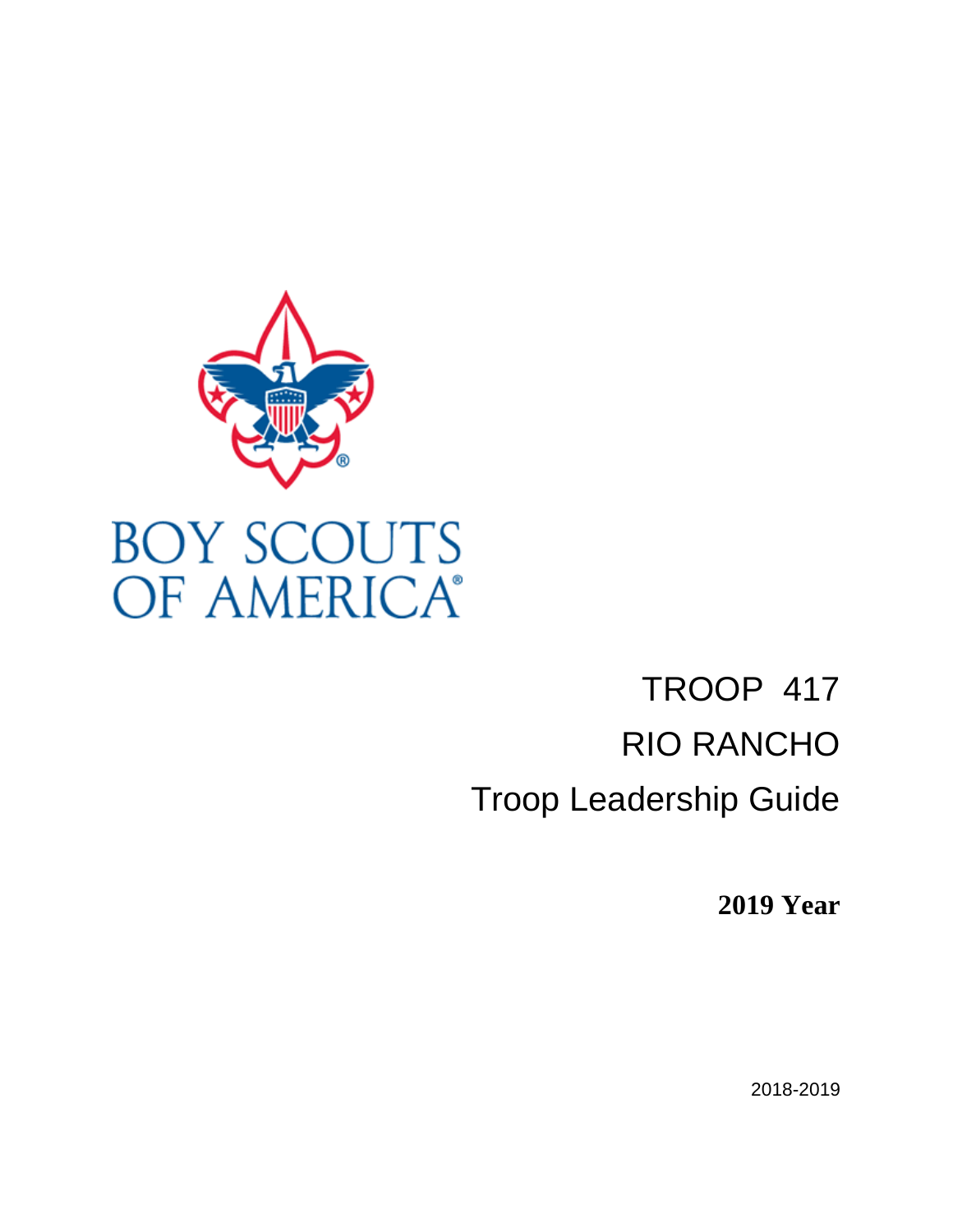## **Adult Leaders Qualifications**

Adult leaders must possess the moral, educational, and emotional qualities that the [Boy](https://meritbadge.org/wiki/index.php/Boy_Scouts_of_America)  [Scouts of America](https://meritbadge.org/wiki/index.php/Boy_Scouts_of_America) deems necessary for positive leadership to youth. They must also:

Abide by the [Scout Oath,](https://meritbadge.org/wiki/index.php/Scout_Oath) [Scout Law,](https://meritbadge.org/wiki/index.php/Scout_Law) and [Scouter Code of Conduct.](https://meritbadge.org/wiki/index.php/Scouter_Code_of_Conduct)

Subscribe to the precepts of the [Declaration of Religious Principle.](https://meritbadge.org/wiki/index.php/Declaration_of_Religious_Principle)

Reside within the USA or a U.S. territory, or be a U.S. citizen residing outside the USA.

Respect and obey the laws of the United States of America.

Be 21 years of age or older for primary leadership positions.

Be 18 years of age or older for assistant leadership positions.

Complete [Youth Protection training](https://meritbadge.org/wiki/index.php/Youth_Protection_training) (YPT) before application is processed and renew training as required.

Review the disclosure information related to the BSA's background check process and complete and sign a Background Check Authorization form.

Take leader position-specific training.

Hold only one position within the same unit. The [chartered organization](https://meritbadge.org/wiki/index.php/Chartered_organization_representative)  [representative](https://meritbadge.org/wiki/index.php/Chartered_organization_representative) may multiple as the [committee](https://meritbadge.org/wiki/index.php/Committee_chair) chair or a [committee member.](https://meritbadge.org/wiki/index.php?title=Committee_member&action=edit)

**The adult leader application process will not be complete until Youth Protection training has been completed and a criminal background check has been obtained.**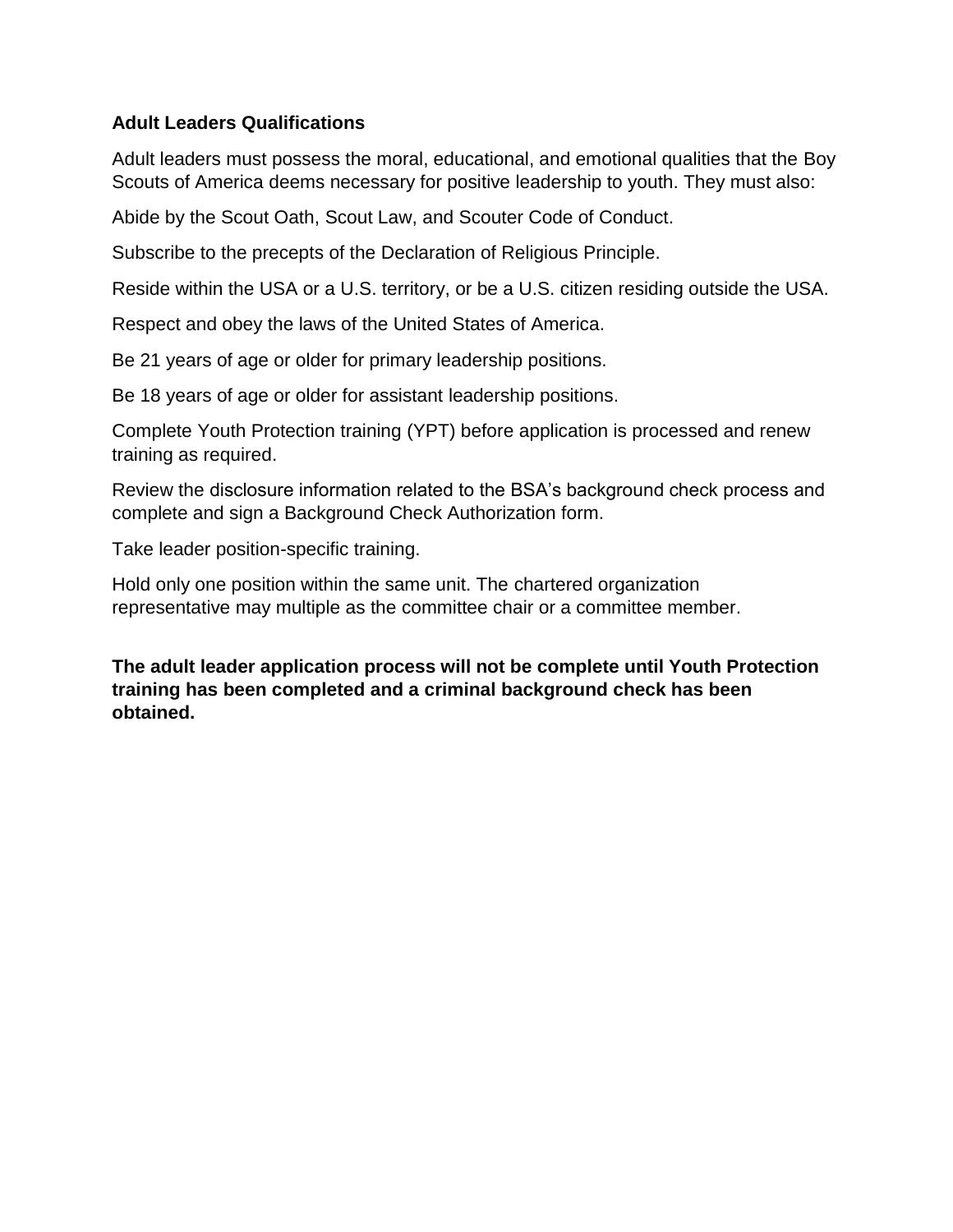## **Chartered Organization Representative**

The Chartered Organization Representative (COR) is the direct contact between the unit and the [Chartered Organization.](https://meritbadge.org/wiki/index.php/Chartered_Organization) This individual is also the organization's contact with the [District Committee](https://meritbadge.org/wiki/index.php/District_Committee) and the [Local Council.](https://meritbadge.org/wiki/index.php/Local_Council) The chartered organization representative may become a member of the district committee and is a voting member of the council. If the chartered organization has more than one unit, one representative serves them all. The Chartered Organization Representative appoints the Unit Committee Chair.

Be a member of the chartered organization.

Serve as head of "Scouting department" in the organization.

Secure a committee chair for each unit and encourage training.

Maintain a close liaison with the committee chair's for each unit.

Help recruit other adult leaders.

Promote well-planned unit programs.

Serve as a liaison between the units and the organization.

Organize enough units.

Promote the recruiting of new members.

See that boys transition from unit to unit.

Assist with unit rechartering.

Encourage service to the organization.

Encourage the unit committee to hold meetings.

Cultivate organization leaders.

Encourage outdoor program activities.

Emphasize advancement and recognition.

Utilize district help and promote the use of district personnel and materials.

Use approved unit finance policies.

Encourage recognition of leaders.

Cultivate resources to support the organization.

Represent the organization at the [council](https://meritbadge.org/wiki/index.php/Local_council) level.

Be an active and involved member of the [district committee.](https://meritbadge.org/wiki/index.php/District_committee) Can multiple-register as a unit committee chair or unit committee member.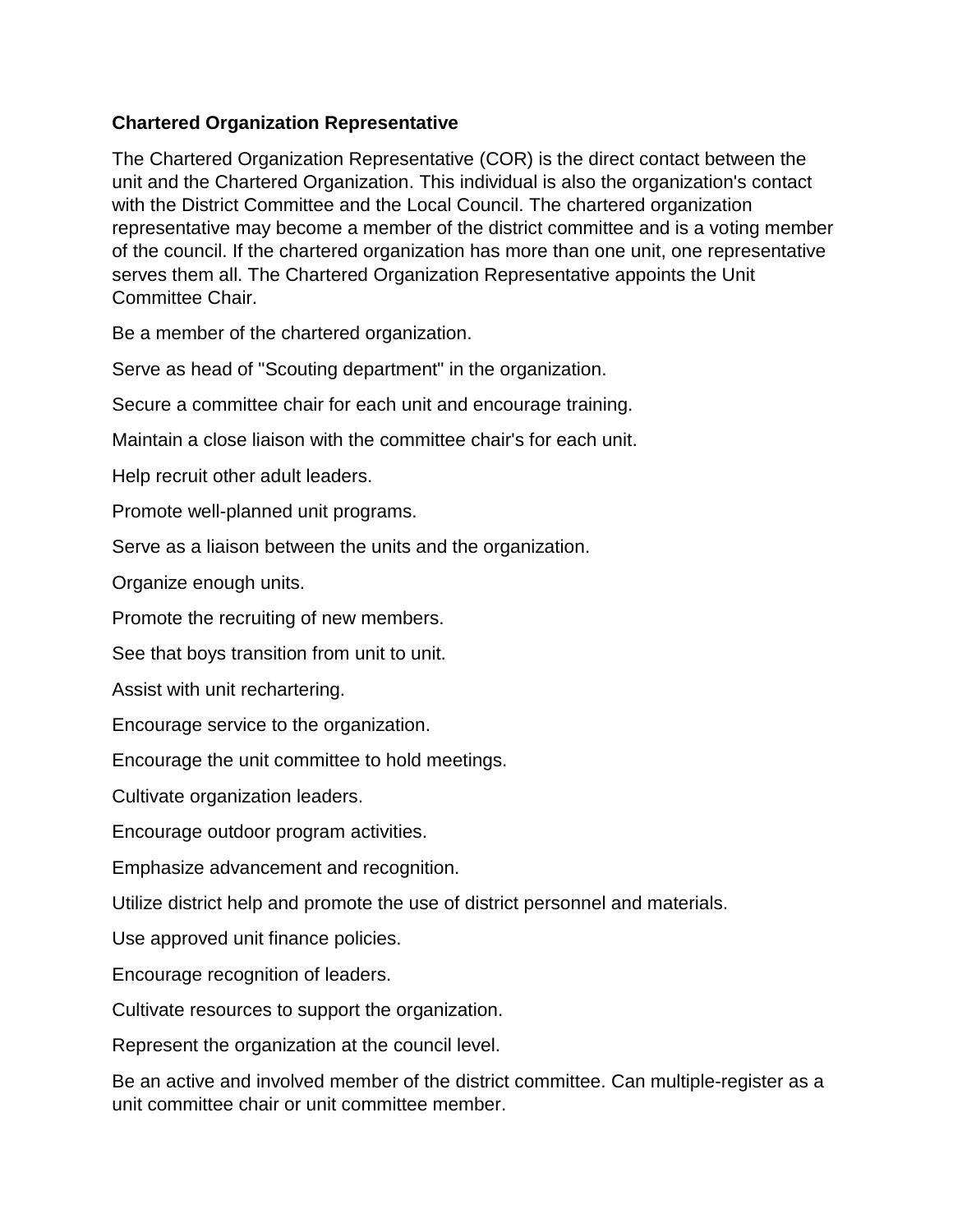## **Troop Committee Chairman**

The Troop Committee Chair is appointed by the [chartered organization](https://meritbadge.org/wiki/index.php/Chartered_organization) and registered as an [adult leader](https://meritbadge.org/wiki/index.php/Adult_leader) of the BSA. The troop committee chair appoints and supervises the [troop committee](https://meritbadge.org/wiki/index.php/Troop_committee) and troop adult leaders.

**Duties** 

Organize the committee to see that all functions are delegated, coordinated and completed.

Maintain a close relationship with the [chartered organization representative](https://meritbadge.org/wiki/index.php/Chartered_organization_representative) and the [Scoutmaster.](https://meritbadge.org/wiki/index.php/Scoutmaster)

Interpret national and local policies to the troop.

Prepare troop committee meeting agendas.

Call, preside over, and promote attendance at monthly troop committee meetings and any special meetings that may be called.

Ensure troop representation at monthly [roundtables.](https://meritbadge.org/wiki/index.php/Roundtable)

Secure top-notch, trained individuals for camp leadership.

Arrange for [charter review and recharter annually.](https://meritbadge.org/wiki/index.php/Unit_Charter_Renewal)

Plan the charter presentation.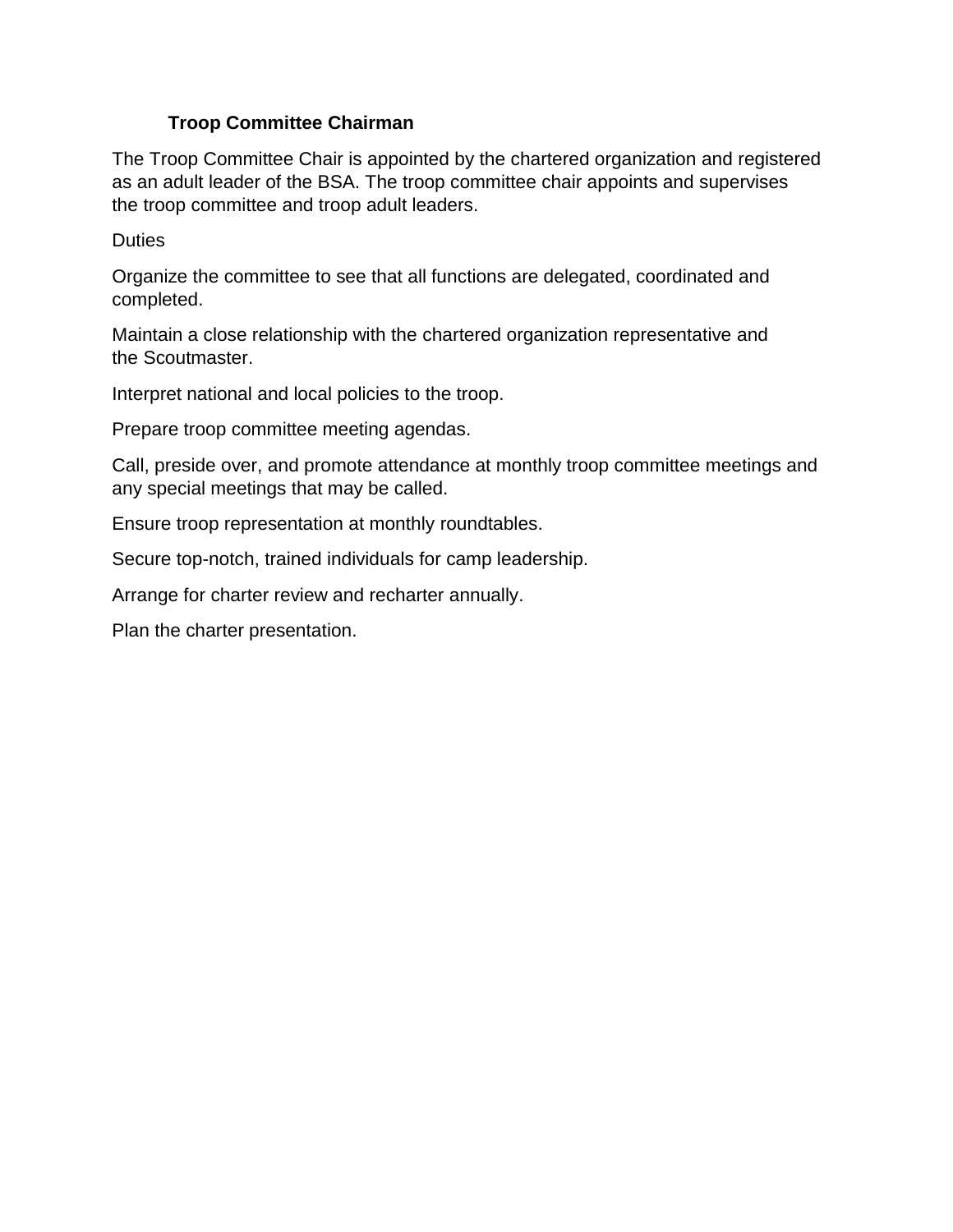## **Troop Committee**

The Troop Committee supports the [troop](https://meritbadge.org/wiki/index.php/Troop) and the [Patrol Leaders' Council,](https://meritbadge.org/wiki/index.php/Patrol_Leaders%27_Council) but the troop is led by the youth.

## **Description**

The Boy Scout Troop Committee's primary responsibility is supporting troop leaders in delivering quality program and handling troop administration. The troop committee is responsible for conducting the business of the troop, setting policy, and helping the [Scoutmaster](https://meritbadge.org/wiki/index.php/Scoutmaster) and Scouts with the outdoor program and other planned activities. The committee also has the responsibility to provide adults for [boards of review.](https://meritbadge.org/wiki/index.php/Boards_of_review) This is an important responsibility and is one area where help is always needed and appreciated. The committee consists of parent volunteers or other adults who fulfill various roles on the committee.

## Minimum positions for a chartered troop

A chartered Boy Scout troop requires a [Chartered Organization Representative,](https://meritbadge.org/wiki/index.php/Chartered_Organization_Representative) a Committee Chairman, at least two committee members, and a Scoutmaster.

## Positions:

- 1. **Troop Treasurer**: The [unit treasurer](https://meritbadge.org/wiki/index.php/Unit_treasurer) is appointed by the committee chair to handle unit funds, pay bills, maintain accounts, coordinate the annual Friends of Scouting (FOS) campaign, and supervise fundraising.
- 2. **Troop Fundraising Chair**: The [Unit Fundraising Chair,](https://meritbadge.org/wiki/index.php/Unit_Fundraising_Chair) also called the "Popcorn Kernel" in some [councils,](https://meritbadge.org/wiki/index.php/Council) is appointed by the Troop committee chair to supervise [Fundraising](https://meritbadge.org/wiki/index.php/Fundraising) and ensure that every youth member has the opportunity to participate in [Popcorn](https://meritbadge.org/wiki/index.php/Popcorn) sales or other council [Fundraising](https://meritbadge.org/wiki/index.php/Fundraising) events.
- 3. **New Member Coordinator (NMC) and Advancement Chair**: The [New Member](https://meritbadge.org/wiki/index.php/New_Member_Coordinator)  [Coordinator](https://meritbadge.org/wiki/index.php/New_Member_Coordinator) and Advancement Chair is appointed by and reports to the troop committee chair. The role is to welcome youth and their families to the unit and engage with them so that they stay in the unit. Advancement Chair is To ensure that the unit has at least monthly [boards of review,](https://meritbadge.org/wiki/index.php/Boards_of_review) quarterly [courts of honor,](https://meritbadge.org/wiki/index.php/Courts_of_honor) and that the unit has goals of helping each Scout advance a rank each year and for new Scouts to reach [First Class rank during their first year.](https://meritbadge.org/wiki/index.php/First_Class-First_Year) The advancement coordinator is also responsible for record keeping and submitting advancement reports.
- 4. **Web Master:** The [unit Webmaster](https://meritbadge.org/wiki/index.php/Unit_treasurer) is appointed by the committee chair to Organize and maintains the troops ScoutBook account. The Web master works with the NMC Advancement chair to ensure that all Scout and advancement information is correct and current.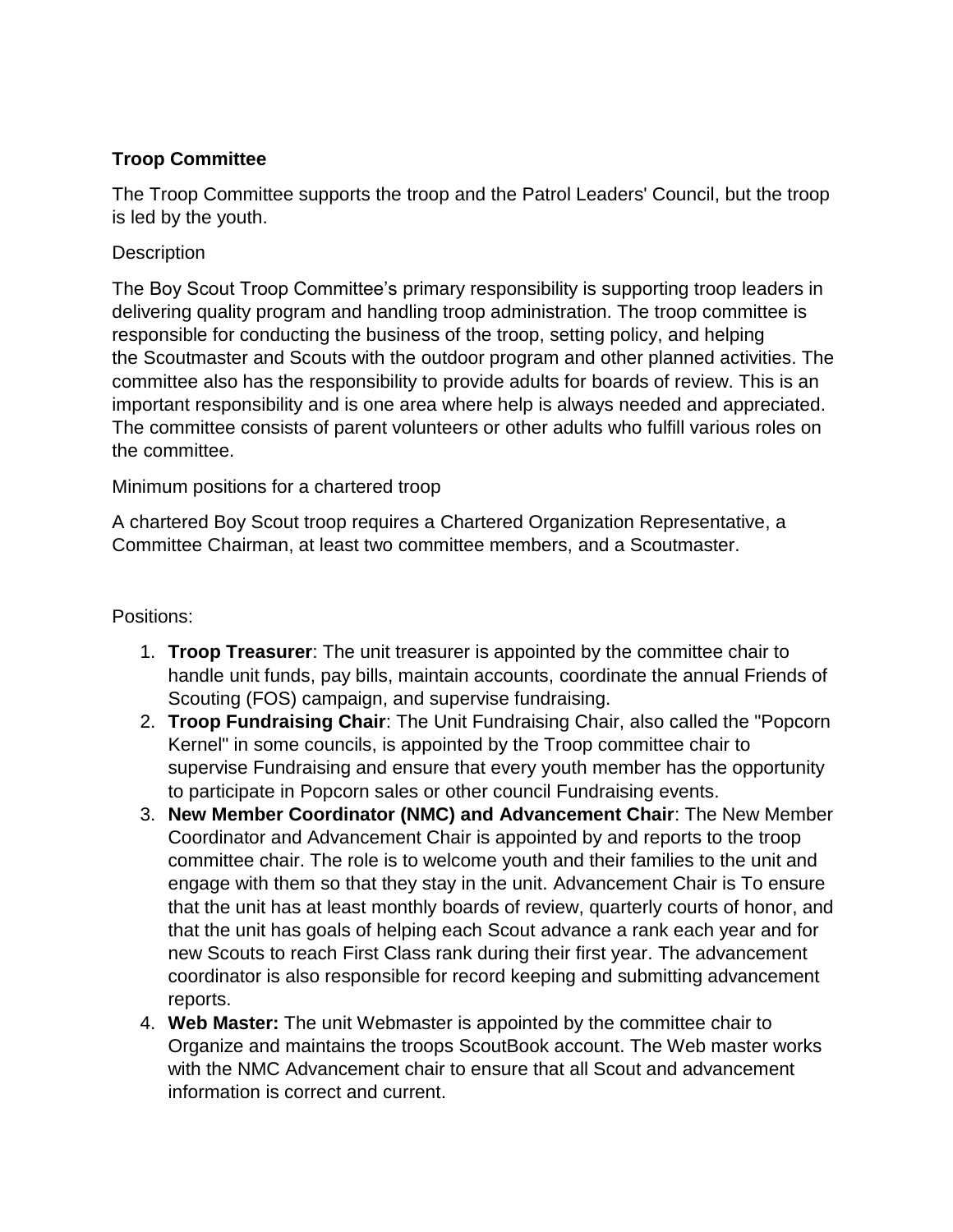5. **Troop Outdoor/Activities Chair**: The [unit outdoor/activities chair](https://meritbadge.org/wiki/index.php/Unit_outdoor/activities_chair) is appointed by the committee chair to secure tour permits and permission to use camping site, serve as transportation coordinator, and ensure a monthly outdoor program.

## **Parent / Guardian Non Committee Position Members**

- 1. Social Media: Maintains Facebook and other social Media postings.
- 2. Merit Badge Counselor: Persons serving as merit badge counselors must be registered as a merit badge counselor with the Boy Scouts of America. They must be men and women of good character, age 18 or older, and recognized as having the skills and education in the subjects for which they are to serve as merit badge counselors, as well as the ability to work with Scout-age boys.

Register merit badge counselors by using the [adult leader](http://meritbadge.org/wiki/index.php/Adult_leader) application. All merit badge counselors must be approved by the council advancement committee. Merit badge counselors are not required to pay a fee if they are only registered as merit badge counselors.

There is no restriction or limit on the number of [merit badges](http://meritbadge.org/wiki/index.php/Merit_Badge_Worksheets) an individual may be approved to counsel for, but they must be approved by the committee for each specific merit badge.

There is no limit on the number of merit badges a Scout may earn from one counselor.

3. Camping, Hiking, and Scouting Activities: Parents must have current Youth Protection to assist in activities while working with the youth.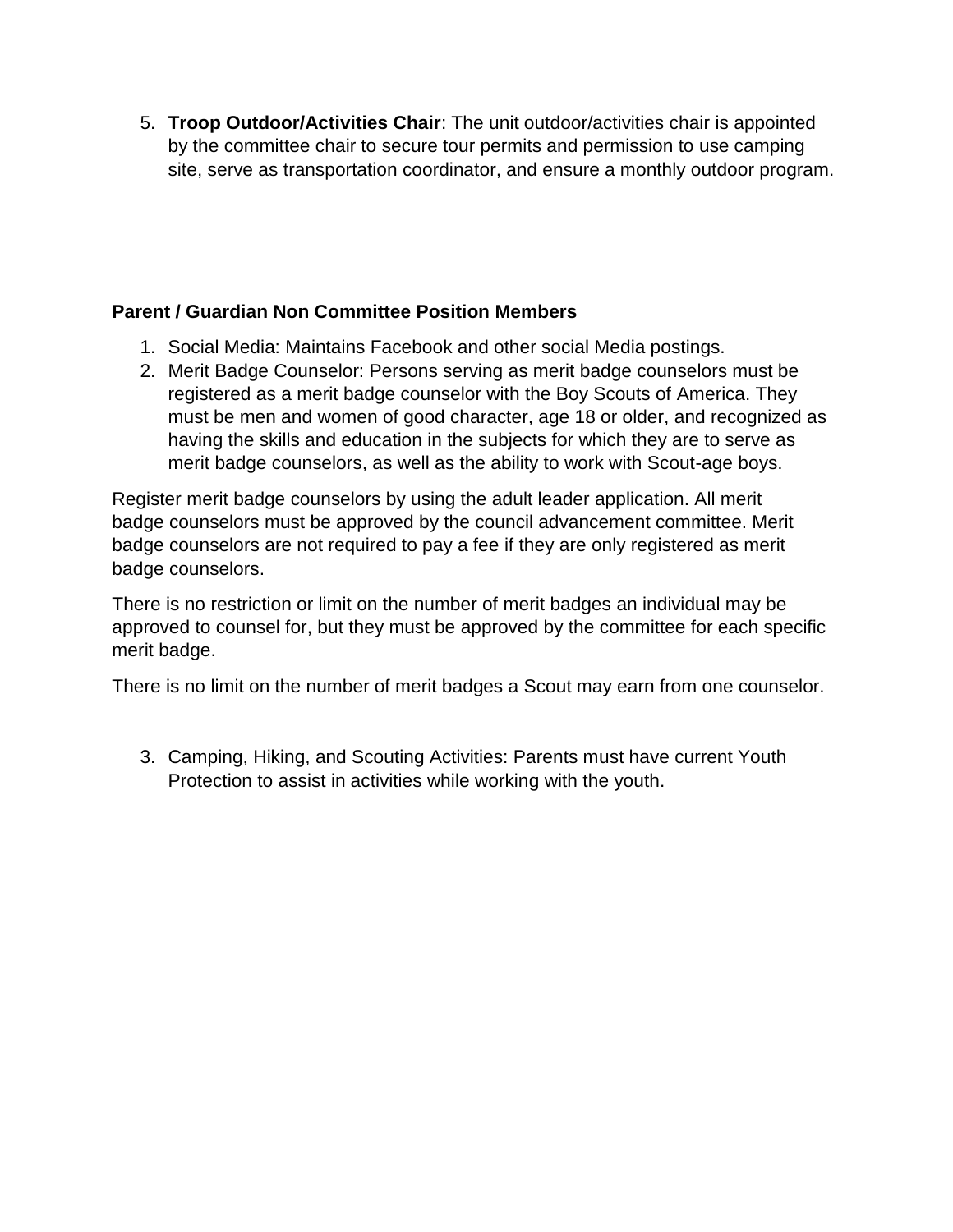## **Direct Youth Contact Leaders**

### **Scoutmaster**

**The [Scoutmaster](https://meritbadge.org/wiki/index.php/Scoutmaster)** is the adult responsible for working directly with the Scouts to help them create the program for the troop. The Scoutmaster trains boy leaders to run the troop by providing direction, coaching, and support.

## **Assistant Scoutmaster(s)**

An [Assistant Scoutmaster](https://meritbadge.org/wiki/index.php/Assistant_Scoutmaster) is one of the [adult leaders](https://meritbadge.org/wiki/index.php/Adult_leader) age 18 or over who assist the Scoutmaster in delivering the troop program.

The Scoutmaster and Assistant Scoutmasters are NOT formal members of the committee. The Scoutmaster and Assistant Scoutmasters are advisers to the committee. They may attend committee meetings to communicate scout plans and to coordinate the needs of the Scouts. This factor is important to remember during Boards of Review because the Boards of Review also serve as quality checks of the Scouting program as delivered by the Scoutmaster and the Assistant Scoutmasters.

## **Responsibilities**

- 1. Ensures that quality adult leadership is recruited and trained. In case the Scoutmaster is absent, a qualified Assistant Scoutmaster is assigned. If the Scoutmaster is unable to serve, a replacement is recruited.
- 2. Ensures that all youth leadership is approved, registered, and trained and current in [Youth Protection Training.](https://meritbadge.org/wiki/index.php/Youth_Protection_Training)
- 3. Ensures that all Youth Protection policies and guidelines are followed.
- 4. Provides adequate meeting facilities.
- 5. Advises the Scoutmaster on policies relating to [Boy Scouting](https://meritbadge.org/wiki/index.php/Boy_Scouting) and the chartered organization.
- 6. Supports leaders in carrying out the program.
- 7. Is responsible for finances, adequate funds, and disbursements in line with the approved budget plan.
- 8. Obtains, maintains, and properly cares for troop property.
- 9. Ensures the troop has an outdoor program (minimum 10 days and nights per year).
- 10.Serves on [boards of review](https://meritbadge.org/wiki/index.php/Boards_of_review) and [courts of honor.](https://meritbadge.org/wiki/index.php/Courts_of_honor)
- 11.Supports the Scoutmaster in working with individual youth and problems that may affect the overall troop program.
- 12.Provides for the special needs and assistance some youth may require.
- 13.Helps with the [Friends of Scouting](https://meritbadge.org/wiki/index.php/Friends_of_Scouting) campaign.
- 14.Assists the Scoutmaster with handling youth behavioral problems.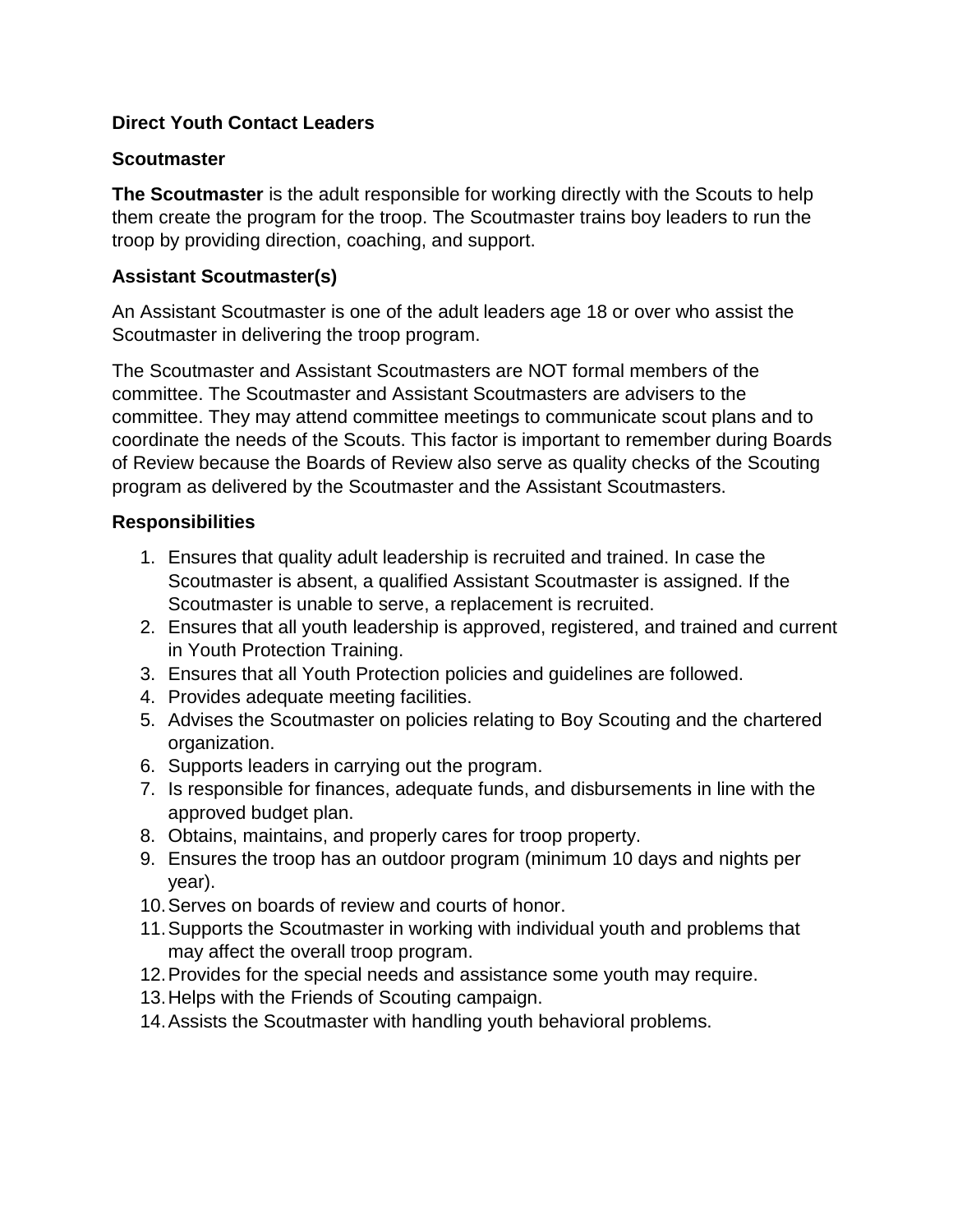## **BOY/CUB SCOUT TROOP 417 St. Francis Episcopal Rio Rancho, NM TROOP/PACK BY-LAWS Current as of August 2016**

# **ARTICLE 1**

### GENERAL

### SECTION 1

The chartered organization for Boy/Cub Scout Troop 417 is St. Francis Episcopal Church, Rio Rancho, New Mexico. Ultimate responsibility for the troop belongs to the charter organization's designated representative.

### SECTION 2

Troop 417 was established December 1, 2010 to serve the youth of the community as a whole. The troop operates in accordance with the policies of the Boy Scouts of America, the policies, procedures and canons of the Episcopal Church, and Troop 417 By-Laws.

Pack 417 was established June 1, 2016 to serve the youth of the community as a whole. The pack operates in accordance with the policies of the Boy Scouts of America, the policies, procedures and canons of the Episcopal Church, and Pack 417 By-Laws

In order for each boy to obtain full benefits from scouting, the cooperation and participation of the boy's parents or legal guardians are required. Service to the troop by either parent is expected for the duration of the boy's participation in Troop 417. This may be in an active leadership role (e.g., Assistant Scoutmaster, treasurer, secretary, committee member, merit badge counselor, etc.) or by assisting the troop in times of need (e.g., volunteering for short term training activities, providing transportation, etc.).

## **ARTICLE 2**

## ADVANCEMENTS

### SECTION 1

Upon advancement of a Boy/Cub Scout, when certified by an appropriate leader and the advancement coordinator, the troop will provide the following:

Totem, belt loop, arrow head, etc.

Merit badge and card.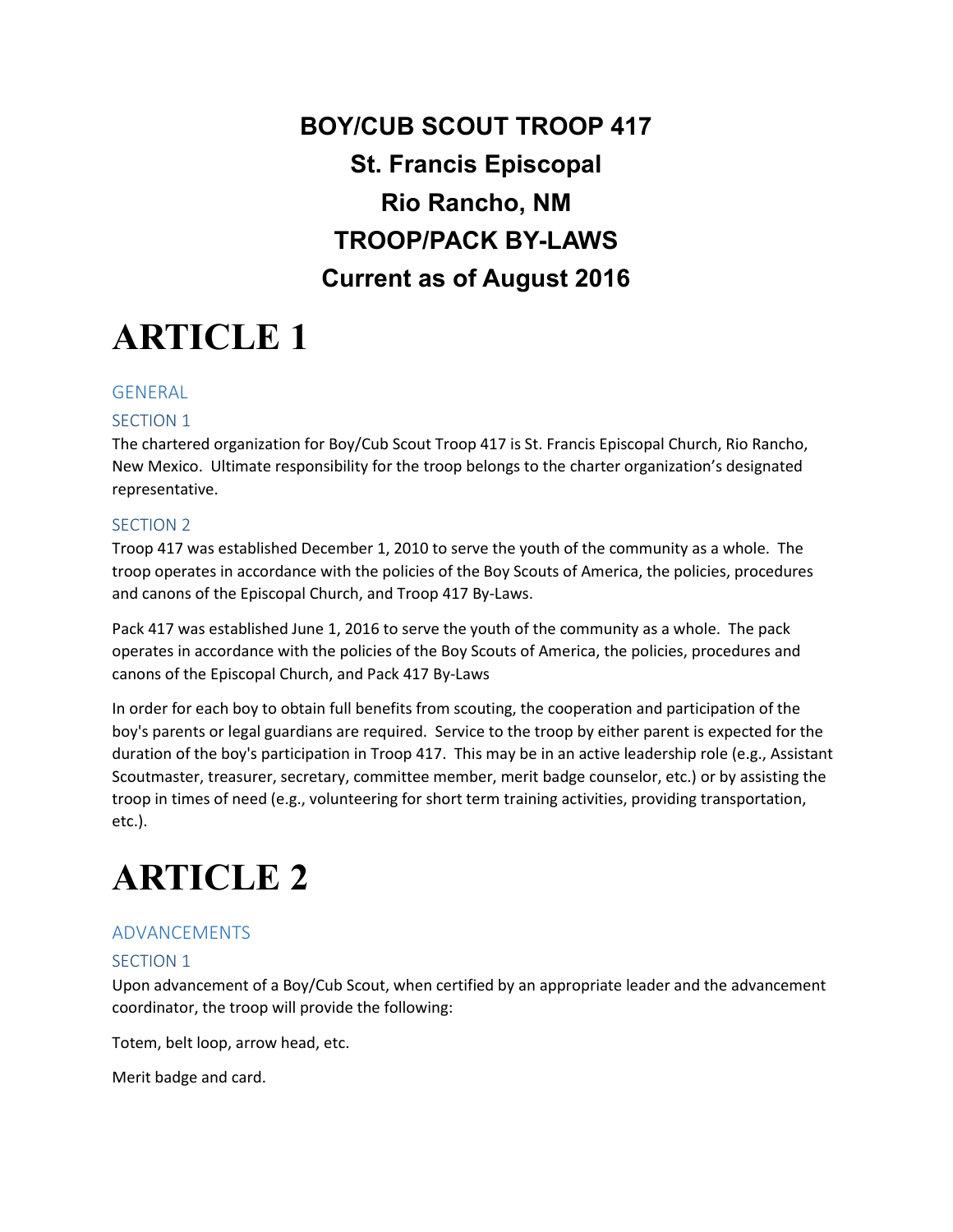Rank advancement card and patch. (Scout, Tenderfoot, Second Class, First Class, Star, Life and Eagle)

All specialty awards

Replacement items will not be the responsibility of the troop.

### SECTION 2

Rank advancement presentations will be made throughout the year at troop meetings. Additional recognition will be made at the subsequent Court of Honor event. Formal rank advancement ceremonies and presentations should be held in high regard, as they are important factors in a Scout's progress in Boy/Cub Scouting. If the Scout is not present at the troop meeting, all awards will be given to the advancement coordinator for presentation at the next meeting.

#### SECTION 3

All awards are preferably presented at troop/pack meetings so as to maintain the continuity and immediacy of recognition for Scouts.

### SECTION 4

The troop finances and purchases rank advancement and intermediate recognition awards via the general account. Patrols are not expected to purchase awards.

## **ARTICLE 3**

### TROOP FINANCES/DUTIES

### SECTION 1

The troop/pack will operate a treasury managed by the troop/pack treasurer. The treasurer will be a registered member of the troop committee and may not be a family member of anyone named in Article 3, Section 2. The treasurer shall maintain the troop budget on a monthly basis. The treasurer's duties will be passed to the assistant treasurer or committee chairperson in the absence of the treasurer.

### SECTION 2

A checking account will be established with a recognized local banking institution. All checks will be signed by either the Scoutmaster or Committee Chairperson. The treasurer will not be an authorized signature on the troop account.

#### SECTION 3

The treasurer will review each monthly bank statement and balance it against receipts received. Bank statements will be available for review by committee members.

#### SECTION 4

The treasurer will maintain a current Troop Financial Record book/file, listing all the transactions concerning the treasury. In addition, the treasurer will maintain a file of receipts for all expenditures for a period of 2 years. The treasurer, or his/her representative, will report in writing the treasury balance and summary of transactions for the past month to the troop committee at each monthly committee meeting. The treasurer will also supply a statement of scout account balances to senior leaders or the Scout's parent upon request.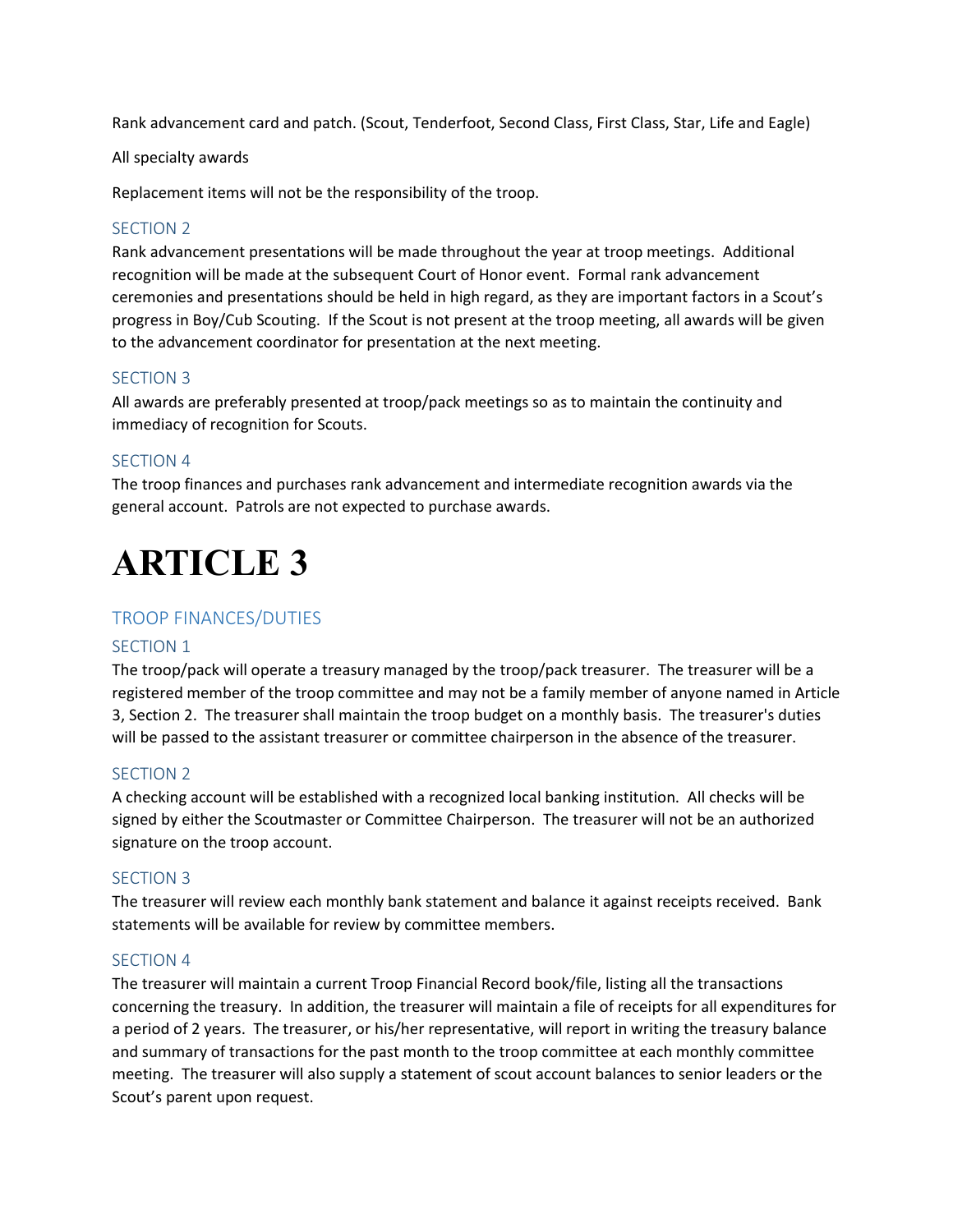The treasurer will audit the Troop's Balance Sheet annually with the committee chairperson one month prior to the State of the Troop/Pack (Re-Charter) meeting with chartered organization representative.

### SECTION 6

The treasurer will coordinate with the secretary or committee chairperson, who is responsible for the processing of new youth and adult applications. All processed applications will be given to the committee chairperson for safeguarding.

### SECTION 7

An annual budget will be prepared by the troop committee and approved by a simple majority vote of the troop committee. The annual budget may be adjusted as necessary at monthly committee meetings.

## **ARTICLE 4**

### SCOUT & TROOP FINANCES

### SECTION 1

The initial fee for registration for new scouts is \$25.00.

A yearly registration fee of **\$35.00** per Boy Scout is charged each October. Additional registered Scouts in the same family are charged \$15.00 each. This fee covers annual registration, one subscription to Boy's Life Magazine and troop insurance.

### SECTION 2

For each registered Scout the troop will maintain an individual accounting of their accrued funds. Accrued funds can be used for:

- Payment of annual dues due to the troop.
- Expenditures at BSA sponsored activities such as summer camp. Any withdrawal from Scout's accrued funds must be authorized in writing by the Scout's parent/guardian.
- Equipment or supplies for BSA or troop sponsored activities, *with preapproval* and submission of a receipt for reimbursement from the Scout's account.
- To cover parent/guardian participating in BSA sponsored activities such as summer camp in the capacity of leader/chaperone as approved by the committee.
- Other items as approved by committee.

Individual account funds shall not be used for:

• Incidental expenses, activities or equipment not related to BSA or the troop.

### SECTION 3

Accrued funds may be transferred between family members upon written parental consent (e.g. brother to brother).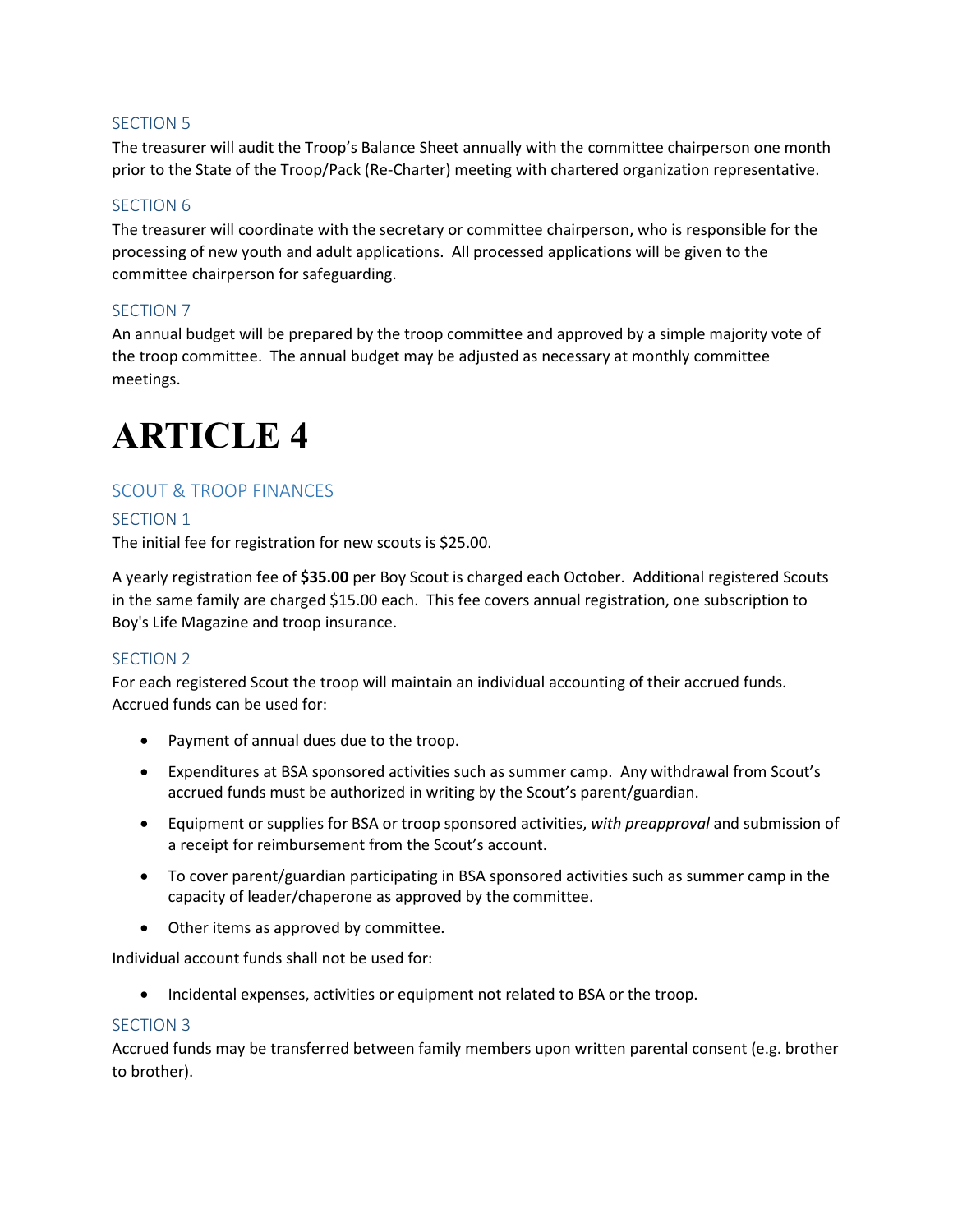Leaders or Scouts, with written permission from their parent/guardian, have the opportunity of 'opting out' so that their fundraising dollars are redistributed among the other participants.

### SECTION 5

Accounts shall be maintained for the duration of the Scout's or leader's commitment to BSA. Balances shall carry from year to year.

### SECTION 6

Should a Scout leave or transfer out of Troop 417, the treasurer shall maintain the Scout's individual account as open until the end of the charter year (December) or six months, whichever is longer. Scout monies not claimed following this period shall be converted to the troop's general account or the Gary Lonz Memorial fund as designated by the committee.

After a boy leaves Troop 417, funds accrued within their individual account can only be transferred to another BSA organization, or shall be forfeited and transferred to the troop general account or the Gary Lonz Memorial fund as designated by the committee.

### SECTION 7

In special cases where the Scout cannot pay his annual registration dues, the leader will refer the situation to the committee chairperson. A tenant of the troop is that no boy shall go without Scouting because of financial difficulties. The Scout's parents or guardian shall participate with fund raising activities to off-set any financial hardship and can then apply to the committee for financial assistance from the Gary Lonz Memorial fund.

### SECTION 8

The Scout and his family shall pay for the Scout uniform, handbook and appropriate insignia. Scouts are responsible for replacing lost or damaged items at their expense. In cases of financial hardship please refer to Article 4, Section 7.

## **ARTICLE 5**

### TROOP MEETINGS

### SECTION 1

Troop/Pack meetings, will be held weekly, and shall be planned and coordinated by the patrol leadership, den leaders and overseen by the Scoutmaster/Cub master and or assistant. Troop/ Pack meetings may be Scout led and leader guided program and are designed for Boy/Cub Scout and perspective Scout involvement only.

### SECTION 2

All Scouts are expected and encouraged to hold some position of responsibility in either the den, troop or patrol.

### SECTION 3

As the BSA uniform creates unity of purpose and commitment to the principles of Scouting, all Boy Scouts and leaders are expected to wear uniforms at troop meetings and activities.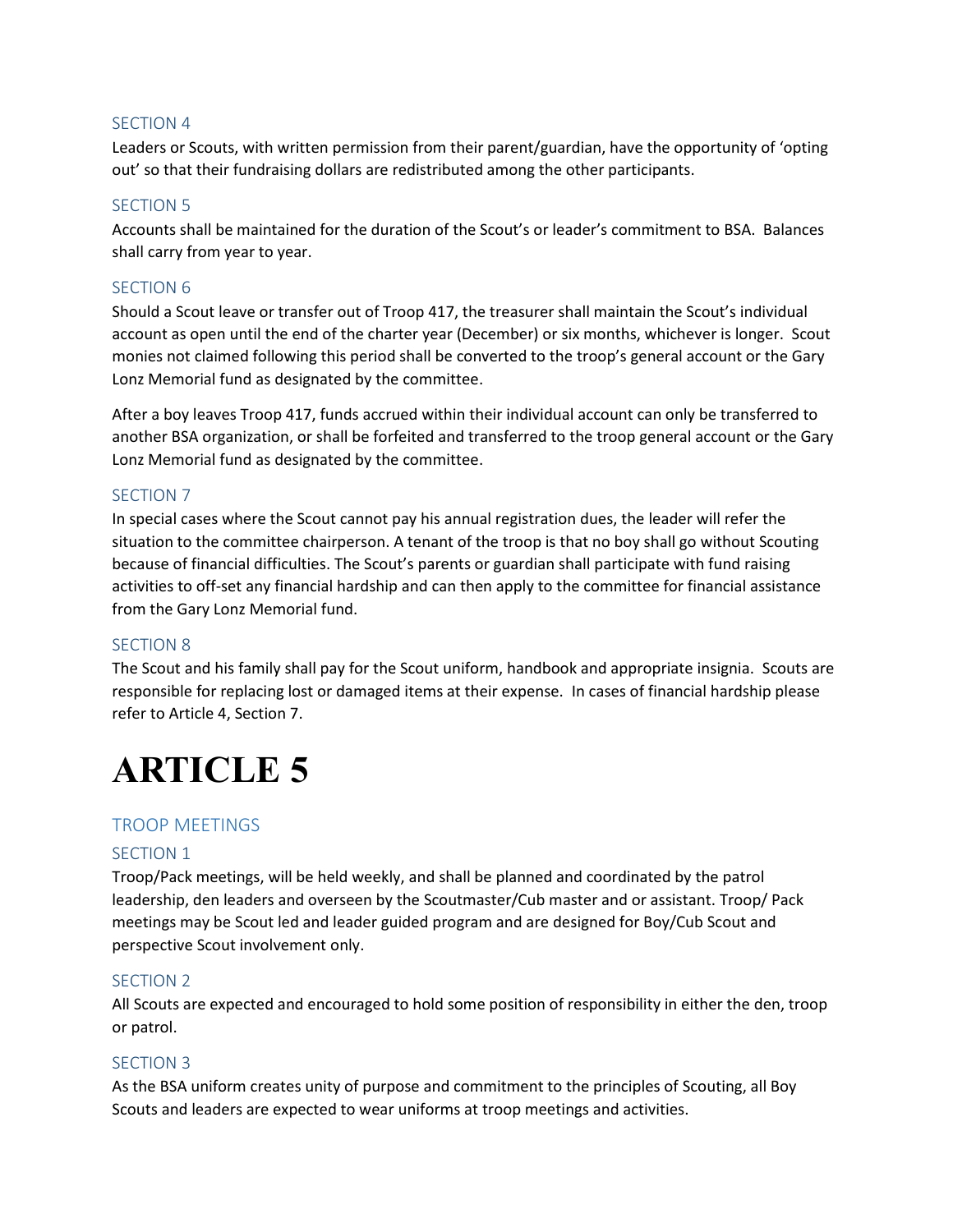The troop/pack program is year round. Specific black out dates will be approved by committee at the biannual troop program planning meeting.

## **ARTICLE 6**

## FUND RAISING ACTIVITIES

### SECTION 1

All money earning projects will be in the best interest of Scouting and must be approved by a majority vote of the troop committee. All proceeds of said projects will be deposited in the general account of the troop. Following deposit in the troop general account, proceeds will be allocated in accordance with Article 6, Section 3.

### SECTION 2

Each boy is expected to do his share to help raise money for Troop/Pack 417. This is done by participating in troop and council sponsored fundraisers or other means approved by the committee.

### SECTION 3

Prior to any fundraising project, the committee will determine the percentage, if any, of the profits to be allocated to the Scouts' individual accounts, the percentage to be allocated to the troop general account and the Gary Lonz Memorial fund.

### SECTION 4

The formula used to determine the amount that will go in to each Scout's account may be as follows: The total amount of the proceeds derived from said event divided by the total number of all the participant's hours. This will provide a base line of the dollar amount the Scout and/or leader earned per hour.

## **ARTICLE 7**

### ESTABLISHMENT OF PATROLS (Boy Scouts and WEBLO Scouts)

### SECTION 1

The number of boys in a patrol will be up to the judgment of the committee. Generally, patrols range in size from six to eight scouts.

### SECTION 2

Patrol positions are filled by patrol voting ballots. Positions are filled approximately every six months barring extenuating circumstances. Final placement must be approved by the Scoutmaster with input from the senior patrol leader and junior assistant scoutmasters.

## **ARTICLE 8**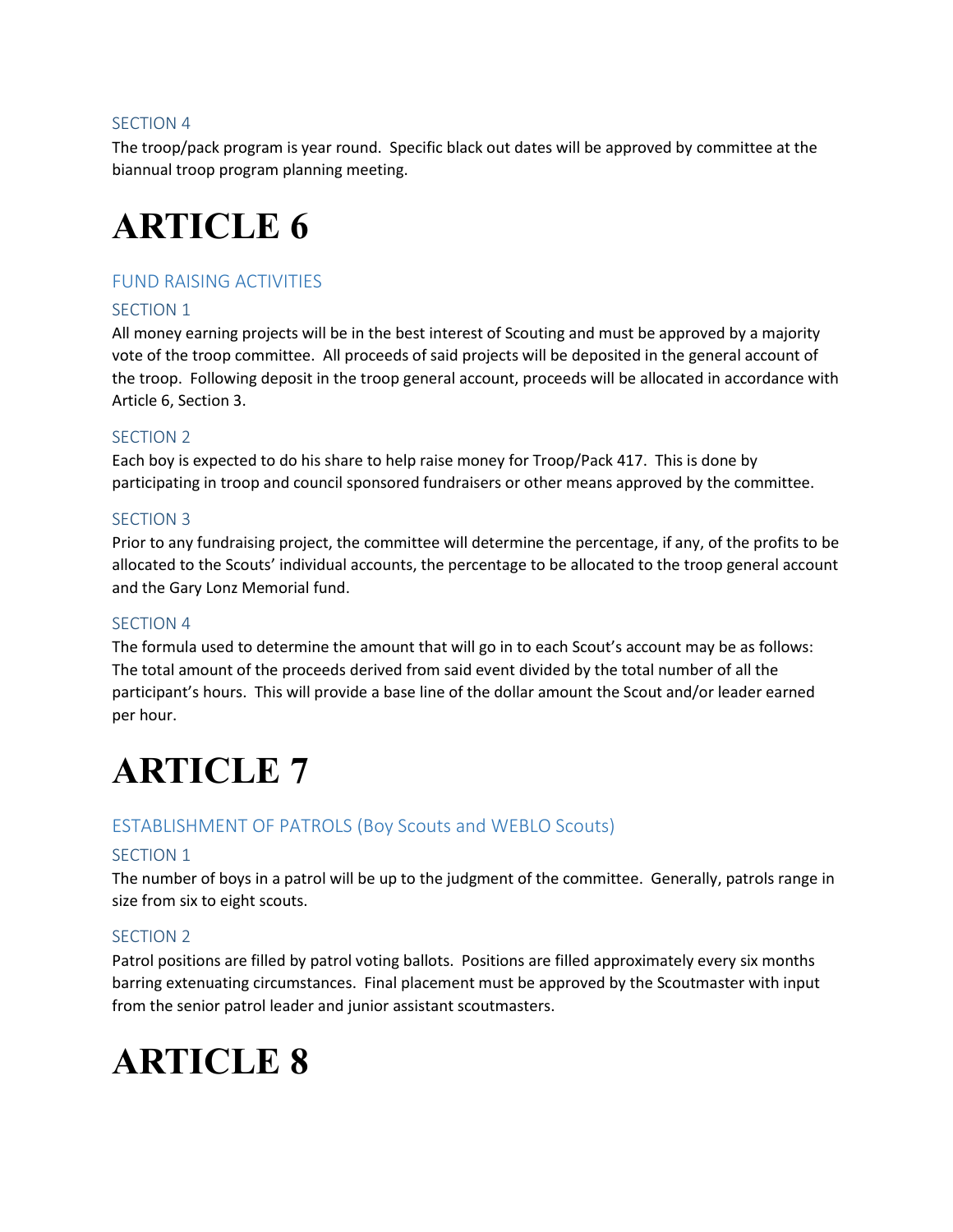### SENIOR PATROL LEADER (Boy Scouts)

### SECTION 1

Senior patrol leader applicants must be at least the rank of First Class. Applicants for the assistant senior patrol leader must be the rank of First Class.

### SECTION 2

Patrol leader and assistant patrol leader positions will be filled by voting ballots. All registered Scouts, in Troop 417 have one vote. Positions are filled approximately every six months barring extenuating circumstances. Final placement must be approved by the committee.

### SECTION 3

Senior patrol leader's duties will include conducting and maintaining good order at troop meetings and other troop activities. He will assist the Scoutmaster and assistant Scoutmasters.

## **ARTICLE 9**

### DISCIPLINE

### SECTION 1

The first step in all instances of inappropriate behavior by any Scout will be to bring the behavior issue(s) to the attention of the Scouts parents. In such cases where the Scouts behavior is of a serious nature, the parent will be asked to meet in person with the Scoutmaster or Assistant Scoutmaster and Committee Chairperson. Discipline should occur in private unless the imminent safety of any troop/pack member has been jeopardized.

### SECTION 2

Failure to act as a good Scout and respect the by-laws of this troop during any troop activities may result in being asked to leave the activity. Continued misconduct will result in the suspension of the Boy/Cub Scout from further activities until the Scoutmaster and committee chairperson can review the Boy Scout's misconduct and determine the appropriate action to be taken. Any and all discipline will be in accordance with the most recent edition of the Scoutmaster's Handbook.

## **ARTICLE 10**

## SPECIAL OUTINGS OR EVENTS

### SECTION 1

A BSA Parental Consent form signed by the parents or legal guardians of the Scout is required for all Scouts attending troop sponsored functions in which the parent or legal guardian is not attending outside the regular meeting places. These forms shall be signed and returned to the leadership prior to the function. Scouts will not be taken on an outing without one. To guard against liability issues, all outings by the troop shall have approved tour permits filed in the council office prior to the event.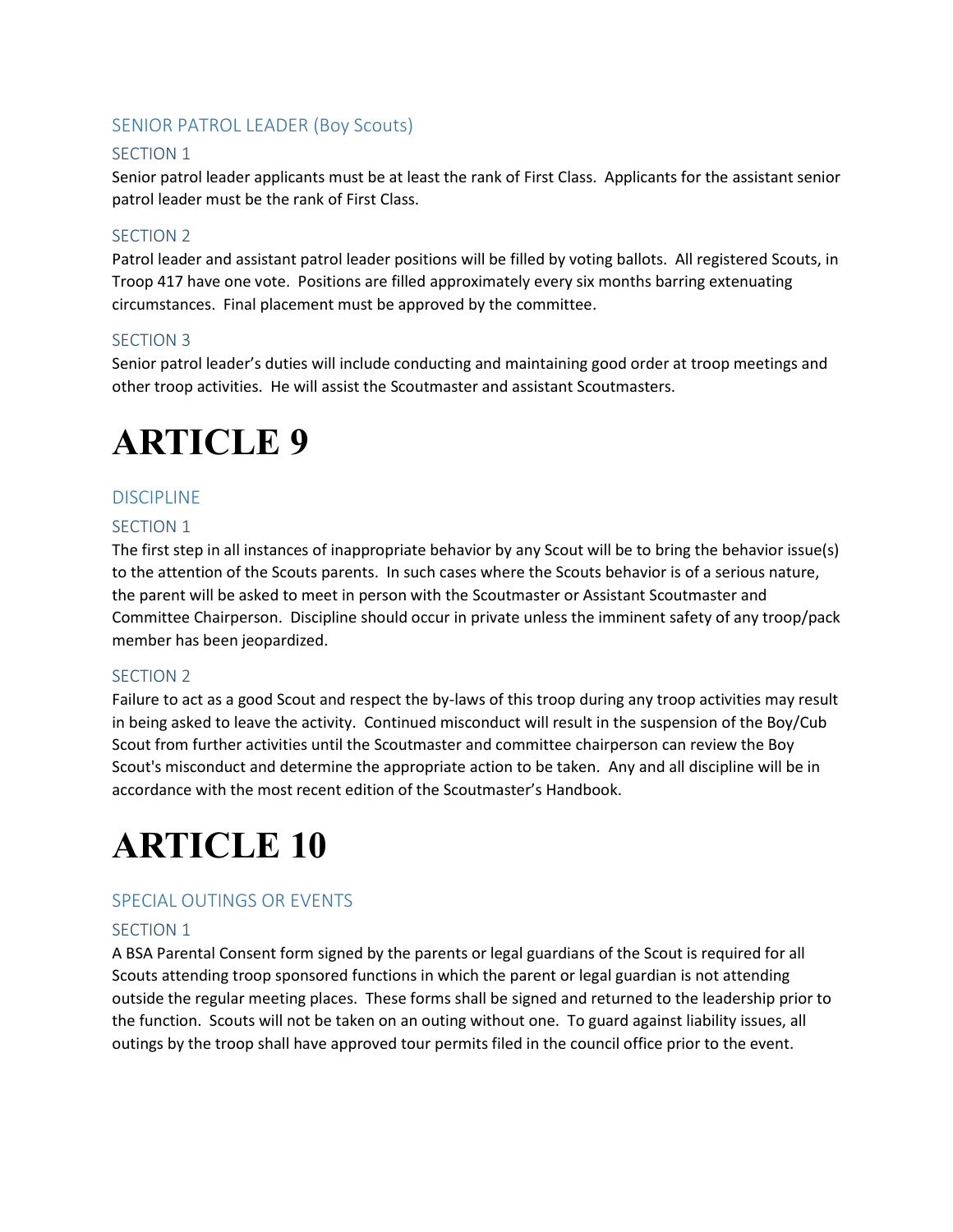At the beginning of each year, or as needed, Troop/Pack 417 shall review the need for and committee or leadership positions.

## **ARTICLE 11**

### TROOP LEADERSHIP

### SECTION 1

Any adult may apply to become a troop leader subject to the approval of the troop committee, the chartered organization and the Boys Scouts of America. These individuals carry out the program of the troop following BSA Guidelines.

### SECTION 2

The standing troop/pack committee is a group of adults approved by the chartered organization representative to administer the troop.

### SECTION 3

Any member of the troop/pack committee who fails to act in the best interest of the troop may be asked to resign or may be recommended by the Scoutmaster and or Assistant(s) Scout Master. and or committee chairperson to the chartered organization representative to be relieved of his/her duties. Final approval by the chartered organization will be necessary prior to an involuntary dismissal of a standing committee member.

### SECTION 4

Any leader or committee member who wishes to step down from his or her position is expected to give written notice to the committee chairperson and scoutmaster.

### SECTION 5

All adult leaders must obtain Child/Youth Protection training as required by BSA policy. Troop leadership is encouraged to take advantage of annual training opportunities to maintain the current knowledge and skills to be effective leaders of Troop 417. As needed, the committee will sponsor specific training to directly address issues within the troop.

### SECTION 6

All leaders will have access to the following publications online via the BSA website: The Scoutmaster Handbook, the Boy Scout Leader Book, the Boy Scout Requirements book, Field Manual, Troop Committee Guide Book and the Boy Scout Troop Program Features Volumes 1, 2 and 3. All troop leaders and committee members are expected to adhere to the roles and responsibilities detailed in the Boy Scout Leader Book.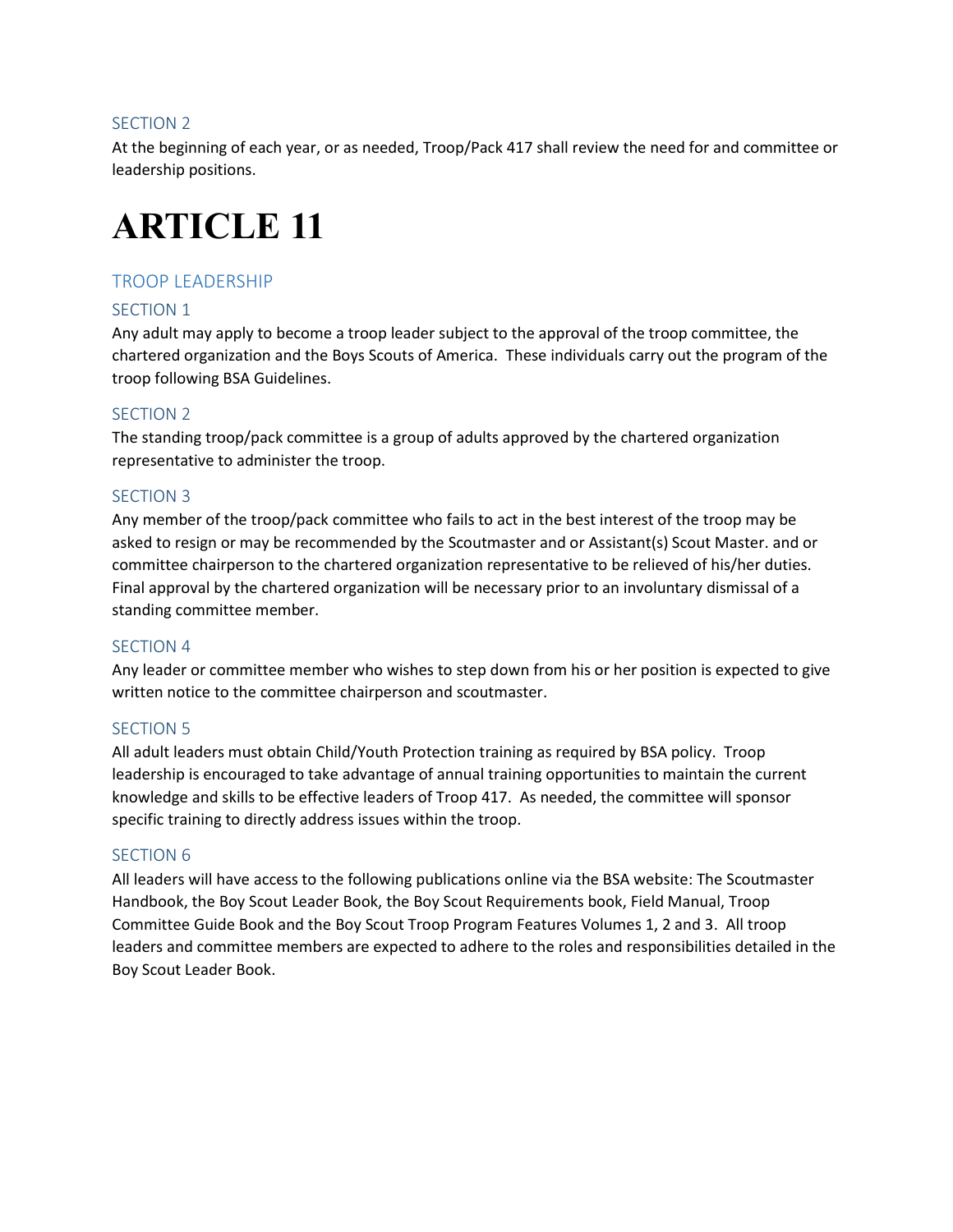# **ARTICLE 12**

## VOTING RUI FS

## SECTION 1

Troop/Pack 417 committee members and a parent or legal guardian of a Boy Scout registered in Troop 417 have voting rights on troop operations and activities. However, each registered Scout is limited to 1 adult representative per item raised for a vote. Voting rights are expanded to troop leadership as described in Article 11, Section 1.

## SECTION 2

A majority of standing committee members and a simple majority of registered troop committee members present are required for passing other troop business.

## **ARTICLE 13**

## BOY SCOUT LONGEVITY

### SECTION 1

Scout rank, advancement and enrollment will be in accordance with the BSA policies.

## **ARTICLE 14**

## **INSURANCE**

### SECTION 1

The troop shall be covered by the unit accident insurance offered by the BSA Council.

# **ARTICLE 15**

## **CHARTER**

## SECTION 1

The committee chair shall review the troop's/pack's registered adults and youths on an annual basis. Completion date of the charter renewal shall be no later than November l5th.

## SECTION 2

Troop/Pack 417 is chartered by the Boys Scouts of America on a calendar year basis.

## **ARTICLE 16**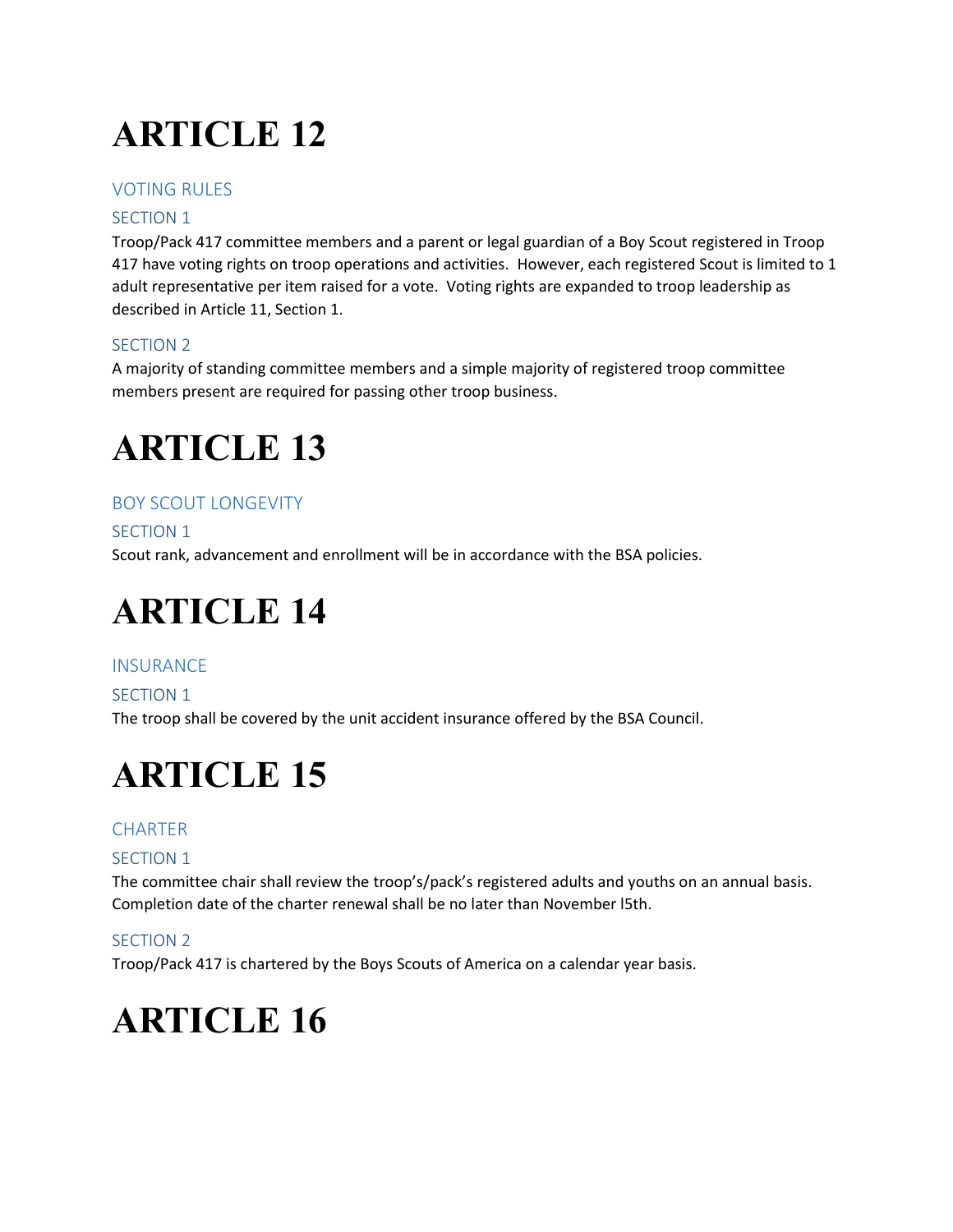### DRESS CODE

### SECTION 1

Uniforms gives boys a sense of belonging, a sense of pride, and encourages proper behavior. All Scouts and leaders are required to obtain and wear uniforms to all Scout functions unless otherwise specified. If a Scout has problems in obtaining appropriate clothing, the situation will be presented to the troop committee for possible resolution.

### SECTION 2

Adult leaders are expected to set the example by wearing Scout Leader uniforms to all troop functions, unless otherwise specified.

## **ARTICLE 17**

### SCOUT REQUIREMENTS

### SECTION 1

Requirements for boys to join Boy/Cub Scout Troop 417 are those found in the BSA *Application to Join a Troop* form. Age and parental consent are essential to determining a boy's eligibility to join the troop.

### SECTION 2

All Scouts shall be offered Youth Protection Training online via the BSA website.

## **ARTICLE 18**

### AMENDMENTS

### SECTION 1

These by-laws may be amended upon written request of any adult troop/pack member at any troop committee meeting; provided a copy of the proposed amendment is submitted to the committee chairperson one month before a regularly scheduled monthly meeting is held, and a majority of the registered troop standing committee and troop committee members present agrees to the amendment. A statement of reasons supporting the proposed amendment must accompany the submittal.

### SECTION 2

Upon change, addition or removal of any part of these by-laws, copies will be provided to all adult leaders registered in the troop, the chartered organization representative, and, upon request, any parent of a boy registered to the troop.

### SECTION 3

These by-laws will be reviewed annually by each troop standing committee member and troop committee member no later than 30 days prior to the troop's charter renewal.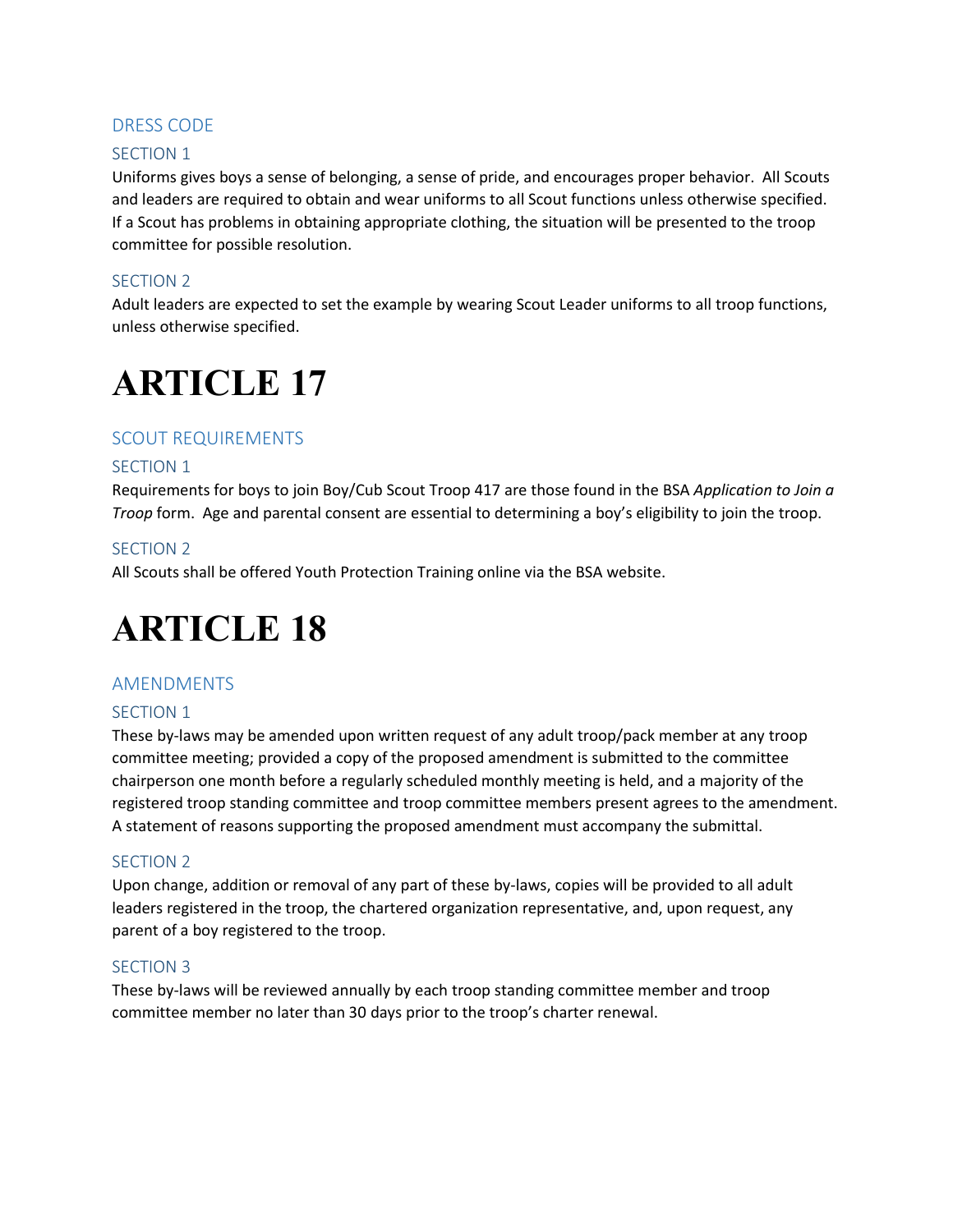These by-laws are subject to final interpretation by the majority of the troop committee and recommendations of the Scout / Cub master and or assistant(s) Scout / Cub master.

### SECTION 5

An original copy of these by-laws and changes/revisions there to, will be dated and signed by the Scoutmaster, committee chairperson and chartered organization representative. The secretary, committee chair and chartered organization representative will each keep an original signed copy on file. The Troop/Pack by-laws shall be made available to any parent or legal guardian of a scout in troop/pack 417 that is registered in good standing for review upon request. A copy of the Troop/Pack by-laws may be purchased by parent or legal guardian of a registered scout in pack/troop 417 in good standing at cost. It shall be the responsibility of the purchaser to insure that they have the most current version of the by-laws should any changes occur.

\_\_\_\_\_\_\_\_\_\_\_\_\_\_\_\_\_\_\_\_\_\_\_\_\_\_\_\_\_\_\_\_\_ \_\_\_\_\_\_\_\_\_\_\_\_\_\_\_\_\_\_\_\_\_\_\_

\_\_\_\_\_\_\_\_\_\_\_\_\_\_\_\_\_\_\_\_\_\_\_\_\_\_\_\_\_\_\_\_\_ \_\_\_\_\_\_\_\_\_\_\_\_\_\_\_\_\_\_\_\_\_\_\_

\_\_\_\_\_\_\_\_\_\_\_\_\_\_\_\_\_\_\_\_\_\_\_\_\_\_\_\_\_\_\_\_\_ \_\_\_\_\_\_\_\_\_\_\_\_\_\_\_\_\_\_\_\_\_\_\_

## **ARTICLE 19**

APPROVALS

Signature on line:

Print Name: \_\_\_\_\_\_\_\_\_\_\_\_\_\_\_\_\_\_\_\_\_\_ Date

**Scoutmaster** 

Print Name: \_\_\_\_\_\_\_\_\_\_\_\_\_\_\_\_\_\_\_\_\_\_ Date

Committee Chairperson

Print Name: \_\_\_\_\_\_\_\_\_\_\_\_\_\_\_\_\_\_\_\_\_\_ Date

Chartered Organization Representative

Notes

Most Current version on file as of August 2016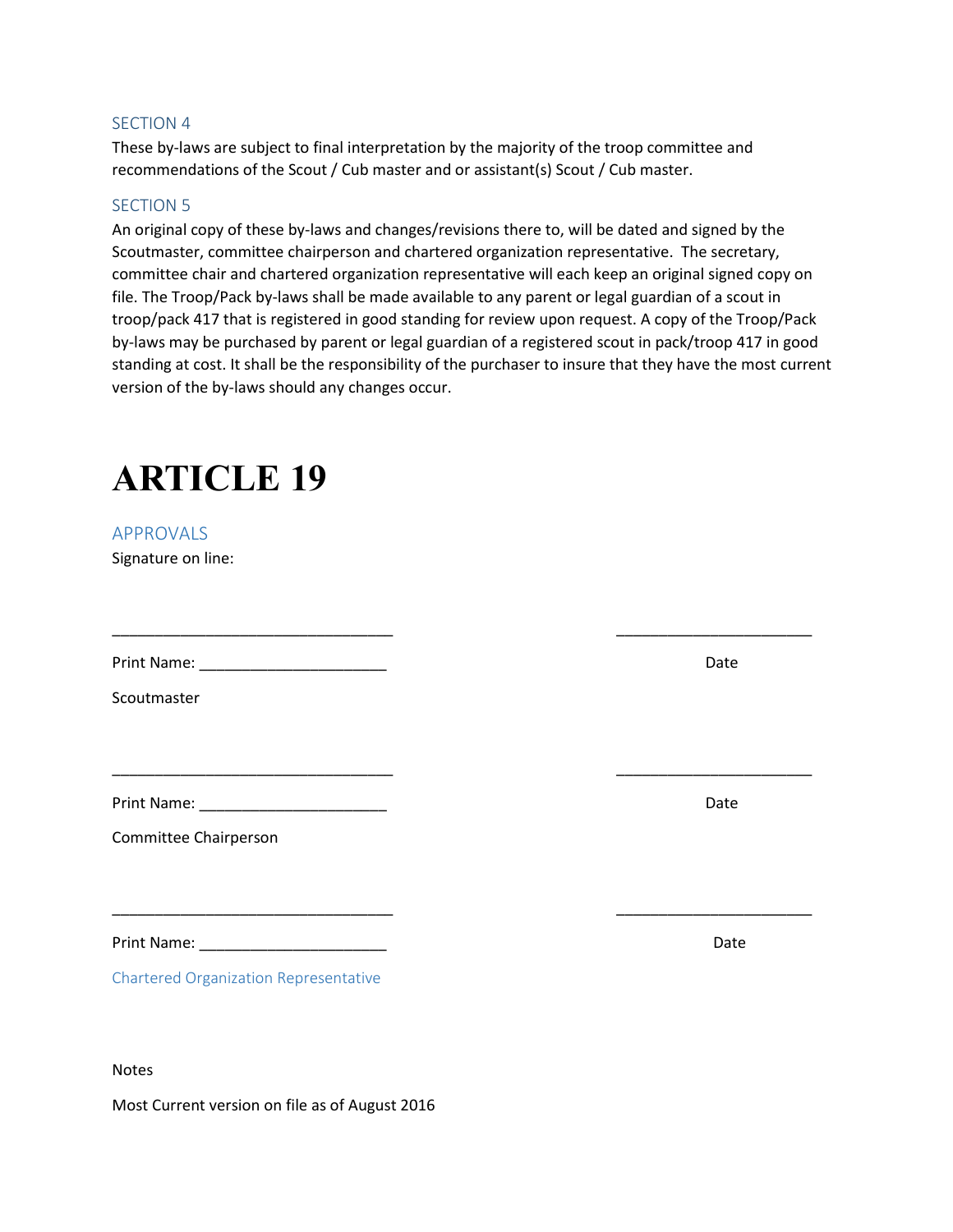



**Troop 417 Rio Rancho** 

### **Photo Release Form**

I grant permission to Troop 417 Rio Rancho to record my image, likeness, and/or voice on a photographic, video, audio, digital, electronic, Troop Newsletter, Troop Facebook page, Troop website, Counsel and or District or any other medium; to use, reproduce, modify, exhibit, and/or distribute any such recording in any medium for any purpose that the troop may deem appropriate, including promotional or advertising efforts; and use my name in connection with any such recordings or uses.

I understand that I shall have no right to inspect or approve any such recordings and uses that they shall remain the property of Troop 417 Rio Rancho I release Troop 417 Rio Rancho and those acting pursuant to its authority from liability for any violation of any personal or proprietary right I may have in connection with all such recordings and uses. I have read and fully understand the terms of this release.

I hereby agree to release and hold harmless Troop 417 Rio Rancho via electronic or media, from and against any claims, damages or liability arising from or related to the use of the photographs, including but not limited to any re-use, distortion, blurring, alteration, optical illusion or use in composite form, either intentionally or otherwise, that may occur or be produced in production of the finished product. It is the discretion of Troop 417 Rio Rancho to decide whether to use the image.

I am 18 years of age and I am competent to contract in my own name for my child / dependent. I have read this release before signing below, and I fully understand the contents, meaning and impact of this release. I understand that I am free to address any specific questions regarding this release by submitting those questions in writing prior to signing, and I agree that my failure to do so will be interpreted as a free and knowledgeable acceptance of the terms of this release.

| Parent or Guardian Name |       |      |
|-------------------------|-------|------|
| (Print)                 |       | Date |
|                         |       |      |
|                         | Cell: |      |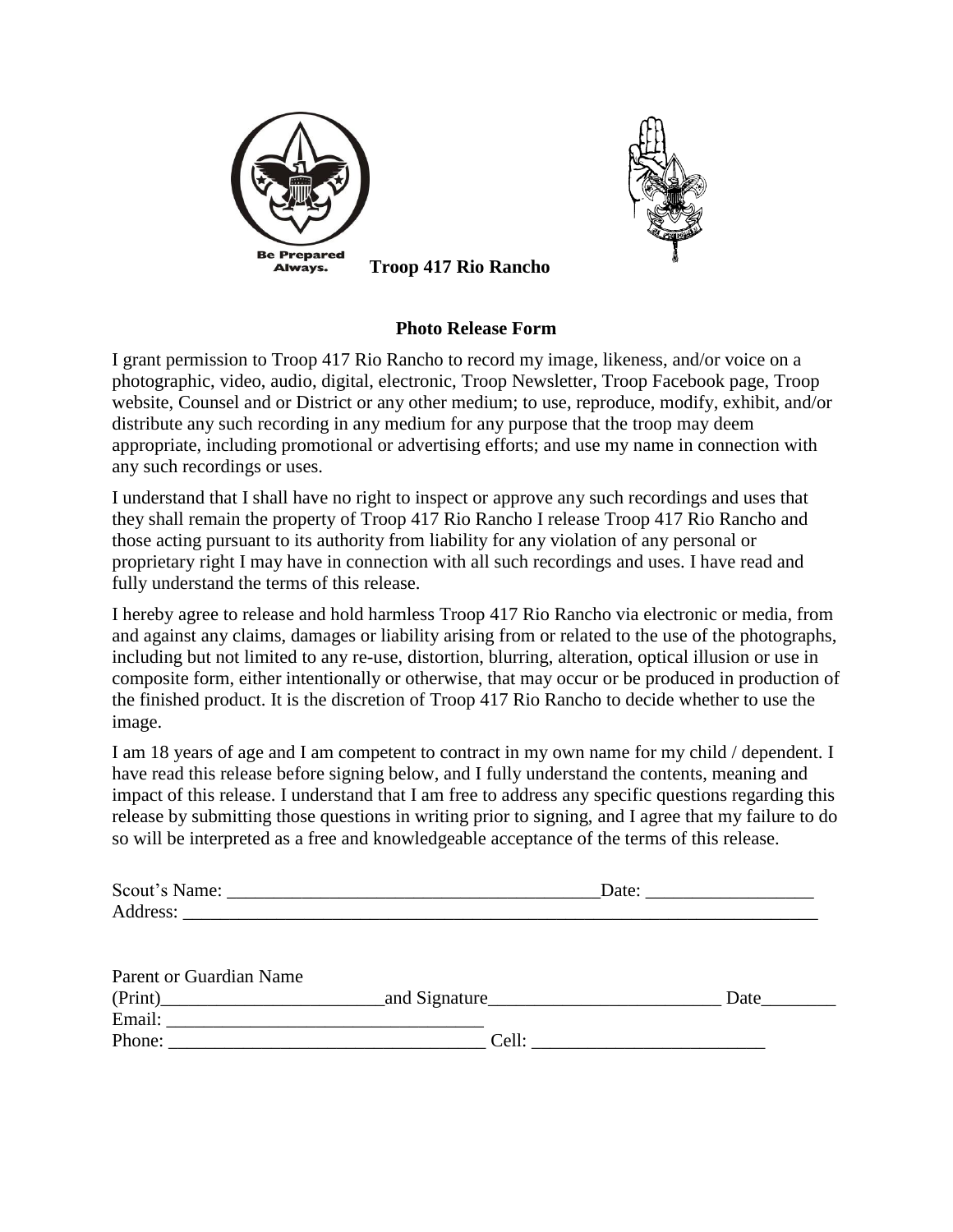**BSA TROOP 417 Rio Rancho NM. YOUTH CONDUCT PLAN - January 1, 2019 through December 31, 2019.**

### **CODE OF CONDUCT**

Annually, at recharter time, each Scout will review the Code of Conduct agreement. If the Scout agrees to abide by the Code, he will sign the form and return the signed Code of Conduct form to the Scoutmaster and a copy will be kept on file. After the recharter date of December 31<sup>st</sup>, any Scout who has not turned in a signed Code of Conduct form to the Scoutmaster will not be permitted to participate in Troop 417 meetings, events or activities until the form is signed and turned in to the Scoutmaster.

### **GOOD CONDUCT RECOGNITION**

Troop leadership will strive to recognize, acknowledge and when appropriate, reward good conduct.

## **ADDRESSING INAPPROPRIATE CONDUCT AND CONSEQUENCES**

Conduct in defiance of the Code of Conduct will be addressed by the leadership without parental/guardian involvement of the youths. It is expected that individuals involved in specific incidents/disputes will first attempt to resolve an issue between them before anyone else (youth or adult) needs to become involved and when appropriate.

If a conduct issue or problem is not resolved, it will then be addressed by the leadership. **Addressing the problem may automatically go to the leadership based on the severity of the conduct, nature of the issue and/or the number of individuals involved**.

Resolution processes may include, but are not limited to:

• Leader(s) may address inappropriate conduct and identify acceptable resolution.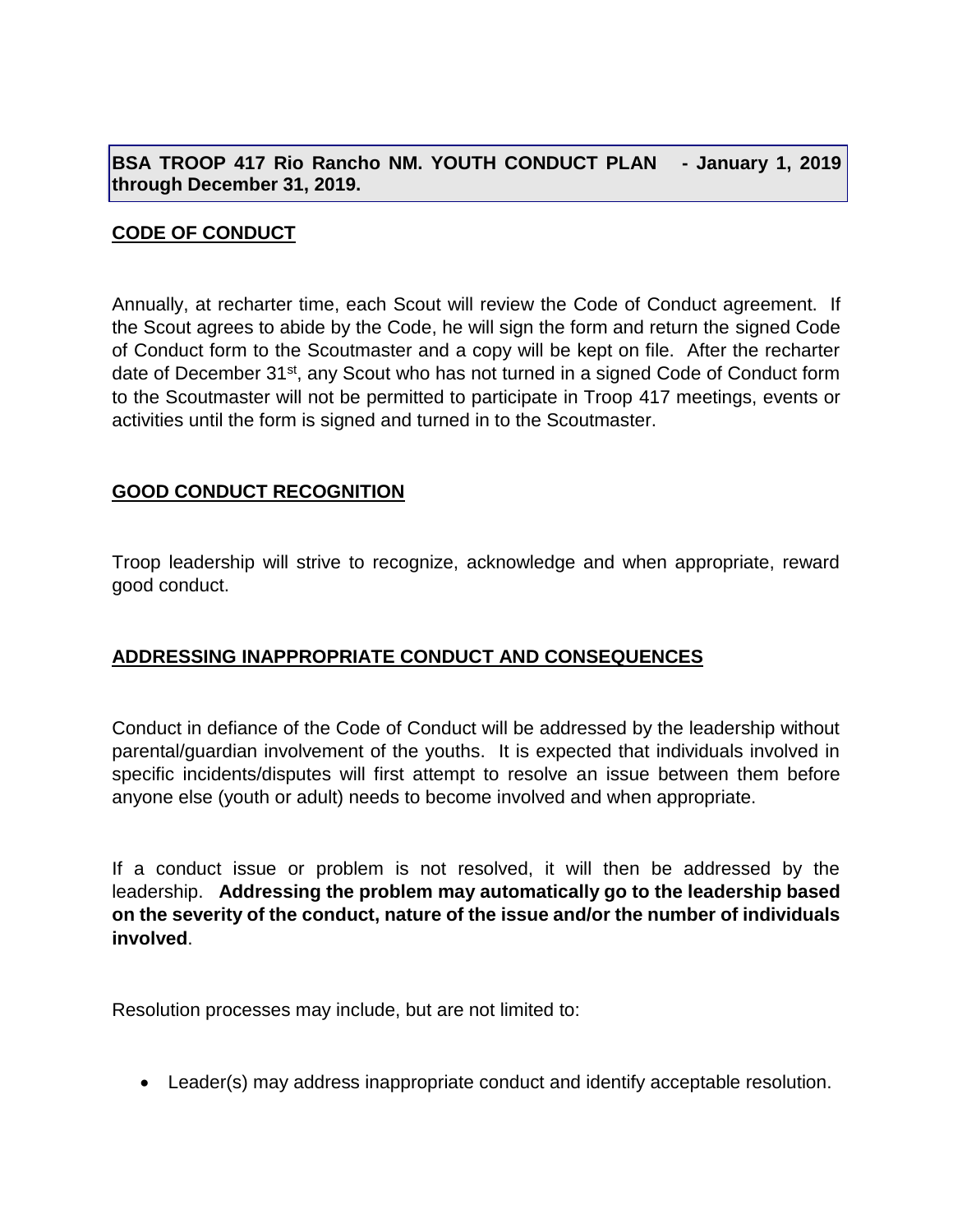- Meeting of the individual(s) involved with the appropriate leadership, youth and/or adult, to discuss the issue and planned resolution.
- Meeting of Scoutmaster and other adult leadership to determine resolution.

Consequences may include any one or more of the following, but not limited to:

- Apology to any party/parties involved.
- Written reflection on the point of the Scout Oath or Law that was not followed.
- Assigned specific rectifying tasks related to the incident.
- Removal from activity and/or suspension from participation in future activities.
- Removal from leadership position.
- Suspension or removal from the Troop.
- Other actions as determined by the Scoutmaster, Assistant Scoutmaster and/or Troop Committee.

In any instance where it is determined by the Scoutmaster and/or other adult leader(s) that a Scout is endangering himself and/or others and is noncompliant with direct verbal instructions, and to ensure the safety and well-being of all involved, camp/event staff and/or local authorities will be called to address and remedy the incident at hand.

Parents/Guardians must at all times be prepared to travel to and pick up or arrange alternate appropriate transportation from an event/activity for their child in the event they are removed from an event/activity for cause or in an emergency. Parents/Guardians must provide the Troop with valid standard and emergency contact information before an event/activity.

In order to provide a positive and safe environment for all Scouts; while offering opportunities for wonderful adventures and experiences, the following Code of Conduct has been established and must be agreed to:

- 1. I will follow the Scout Law, Scout Oath, Scout Motto, Scout Slogan and Outdoor Code. I will remember that these are the basis for all Troop/BSA rules and policies and should be the basis for all of my actions.
- 2. I will follow the posted and/or verbal schedule of activities and assignments specified by the Troop youth and adult leadership at all times. I will do my best to be on time and wearing the appropriate assigned uniform for all Troop/BSA events.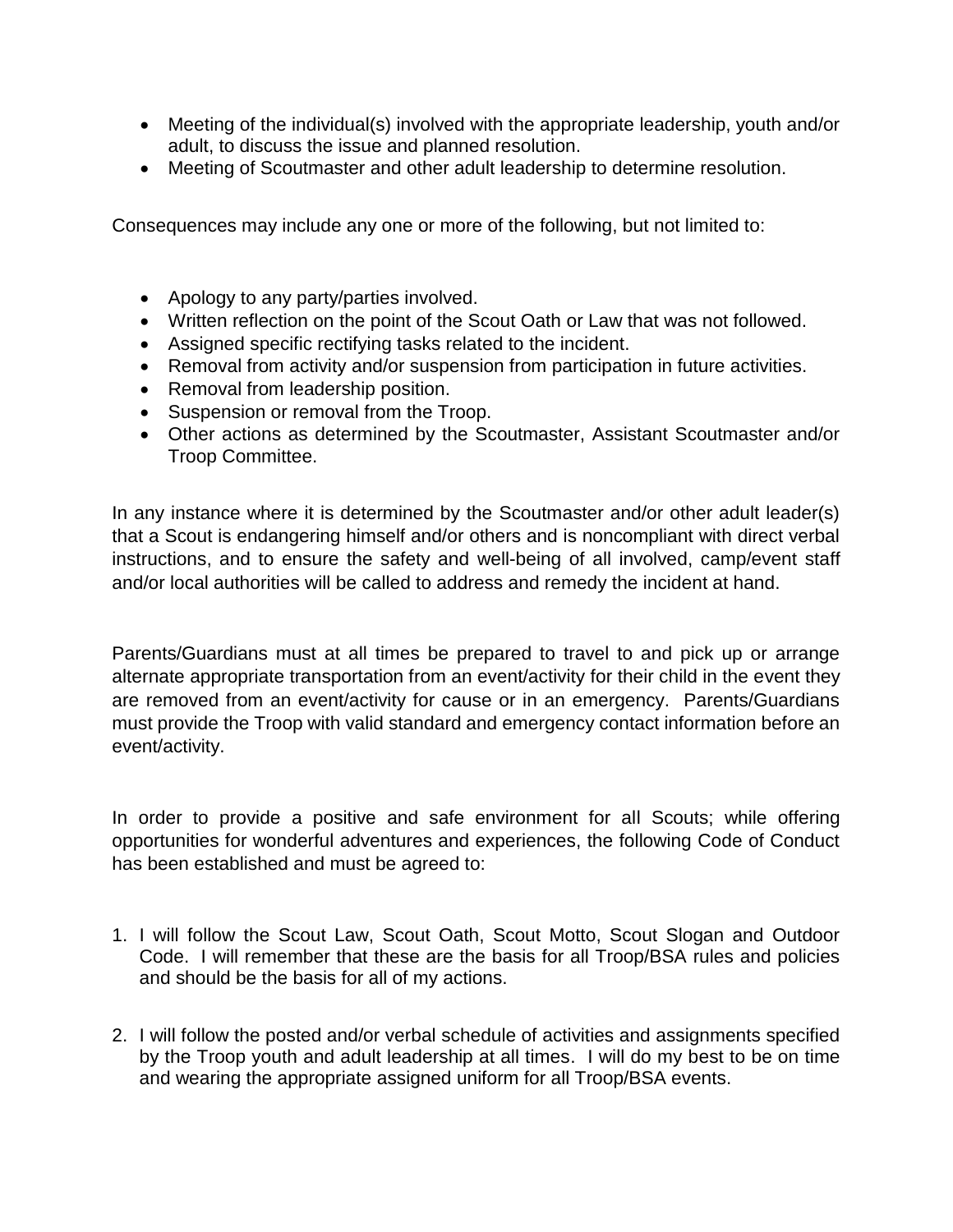## **BSA TROOP 417 YOUTH CONDUCT PLAN - January 1, 2019 through December 31, 2019.**

- 3. I will not use or possess any alcoholic beverages, tobacco of any kind, and/or any illegal drugs, substances, weapons, devices or any other inappropriate items as directed by the Troop leadership. If found or detected, my parent(s)/guardian(s) and/or law enforcement will be notified immediately and I will be banned from all Troop activities until the Troop Committee approves my reinstatement.
- 4. When at Troop/BSA activities, I understand, unless otherwise posted, that when lights are out, I will be quiet and in my quarters no later than 10:00 PM. No visitors will be allowed in other people's quarters from 10:00 PM until 6:00 AM unless otherwise instructed. I understand that sounds that can be heard outside my quarters after lights out are disrespectful and disturbing to others. Lack of compliance will be addressed by the Troop leadership as necessary.
- 5. I will take responsibility for any property owned by a camp, the Troop or any other individual or organization that is damaged due to my actions.
- 6. I understand that the use of profanity or abusive language and/or physical confrontation of any kind will not be tolerated under any circumstances. In any incident (including, but not limited to) where inappropriate, aggressive, combative, explicit or harmful physical contact, posture or actions occur, or where foul, abusive, disrespectful, explicit, demeaning or offensive language, or where hazing, intimidation or humiliation tactics, postures and/or threats occur, the Scout(s) involved will immediately be expelled from the Troop. I understand that the Troop have a zero tolerance policy on these issues.
- 7. I will not bring any electronic devices, such as, but not limited to, AM/FM radios, "walkmans", iPods, CD players, MP3 players, game devices, Phones, etc. to any Troop/BSA event including Troop meetings.
- 8. I will not personally possess matches and/or lighters, etc. and will use the Troop issued matches and lighters, etc. only when appropriate, safe, and only if I hold a valid Firem'n Chit card, and only when instructed to do so by a leader.
- 9. I will follow all Totin' Chip rules when using BSA approved knives, saws, axes or any other type of cutting tools. Non-folding, automatically opening or other inappropriate knives, etc (as determined by the Troop) are not permitted at any time. I also understand that my parent/guardian must give me permission to carry an appropriate knife at Troop/BSA events and that I may NEVER carry any knife or cutting tool to school.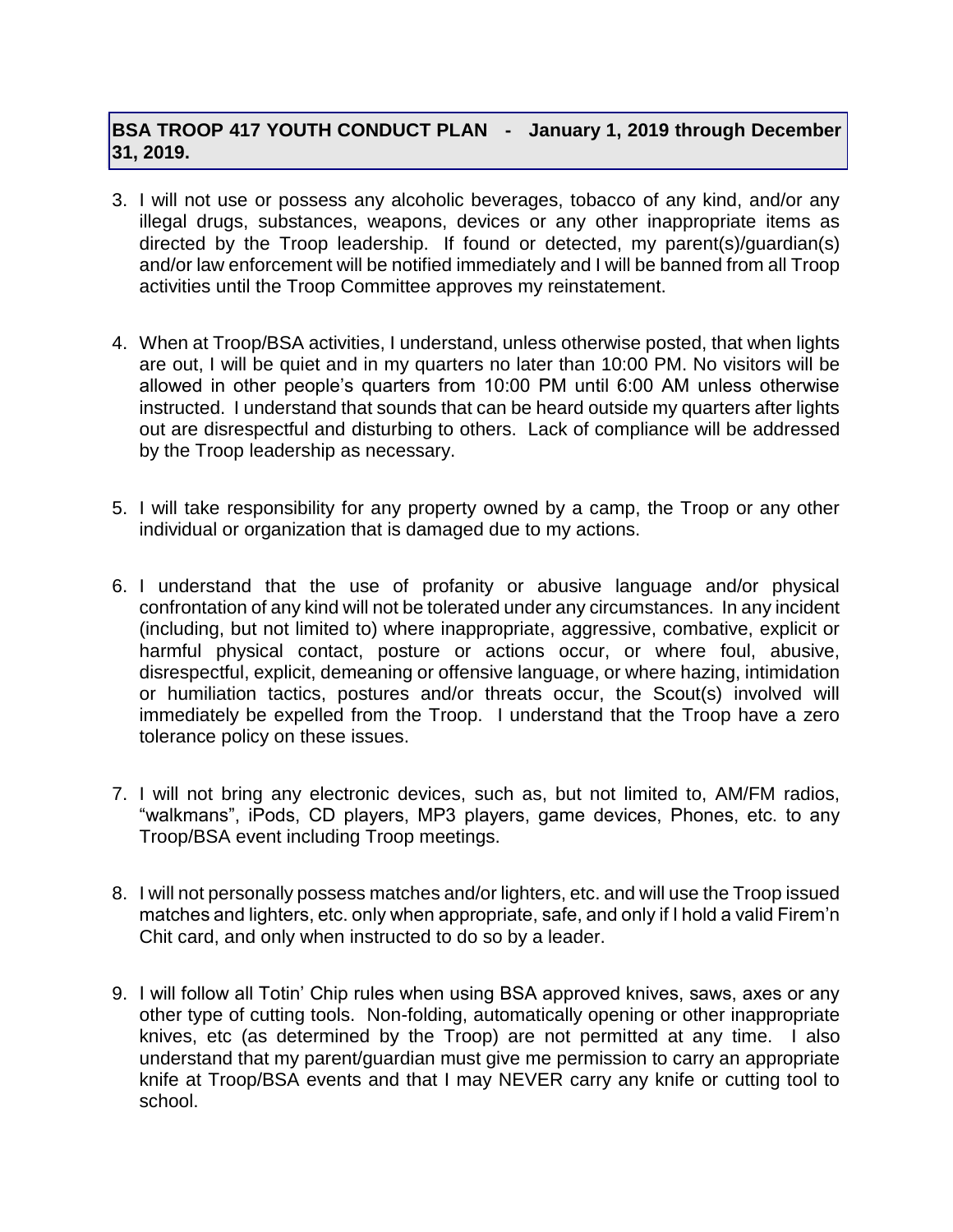- 10.I will not wear any item of clothing that does not fit with the Scouting Program. T-Shirts, headwear, etc. that have inappropriate sayings, graphics, logos, etc. may not be worn at any Scouting function when in civilian attire or the activity (Class B) uniform. Only Scouting or plain attire may be worn. At no time are camouflage or military clothing items to be worn to Scouting functions. Clothing that has spikes, chains, other inappropriate or dangerous adornments, etc. may not be worn. Accessories that pose a safety hazard and/or do not fit with the Scouting Program may not be worn. This to include, but is not limited to inappropriate jewelry and body piercing items. Clothing must be worn properly at all times. If a member of the leadership instructs me to change attire to be more appropriate for Scouting, I will comply.
- 11.Troop 417 is primarily responsible for the conduct, safety, and welfare of our members at all activities and events. At District, Council, Regional or National events, as well as at BSA camps, all District/Council/camp staff members have the right and responsibility of helping and correcting any problem they encounter. I will follow the directions of and offer proper respect to those leaders/staff as if they were my own Troop leaders.
- 12.I will act appropriately at all events and activities, particularly those events and activities where adult and youth members of the opposite gender are present or participating.
- 13.I understand that public displays of affection with members of the opposite and same sex gender, including, but not limited to, kissing, hand-holding, etc. are not appropriate for Troop, BSA activities. A hug or kiss other than that which is part of a customary greeting, etc, is not appropriate.
- 14.I will respect the privacy and boundaries of all individuals, regardless of gender or age at all times.
- 15.I will follow BSA Youth Protection guidelines and policies at all times